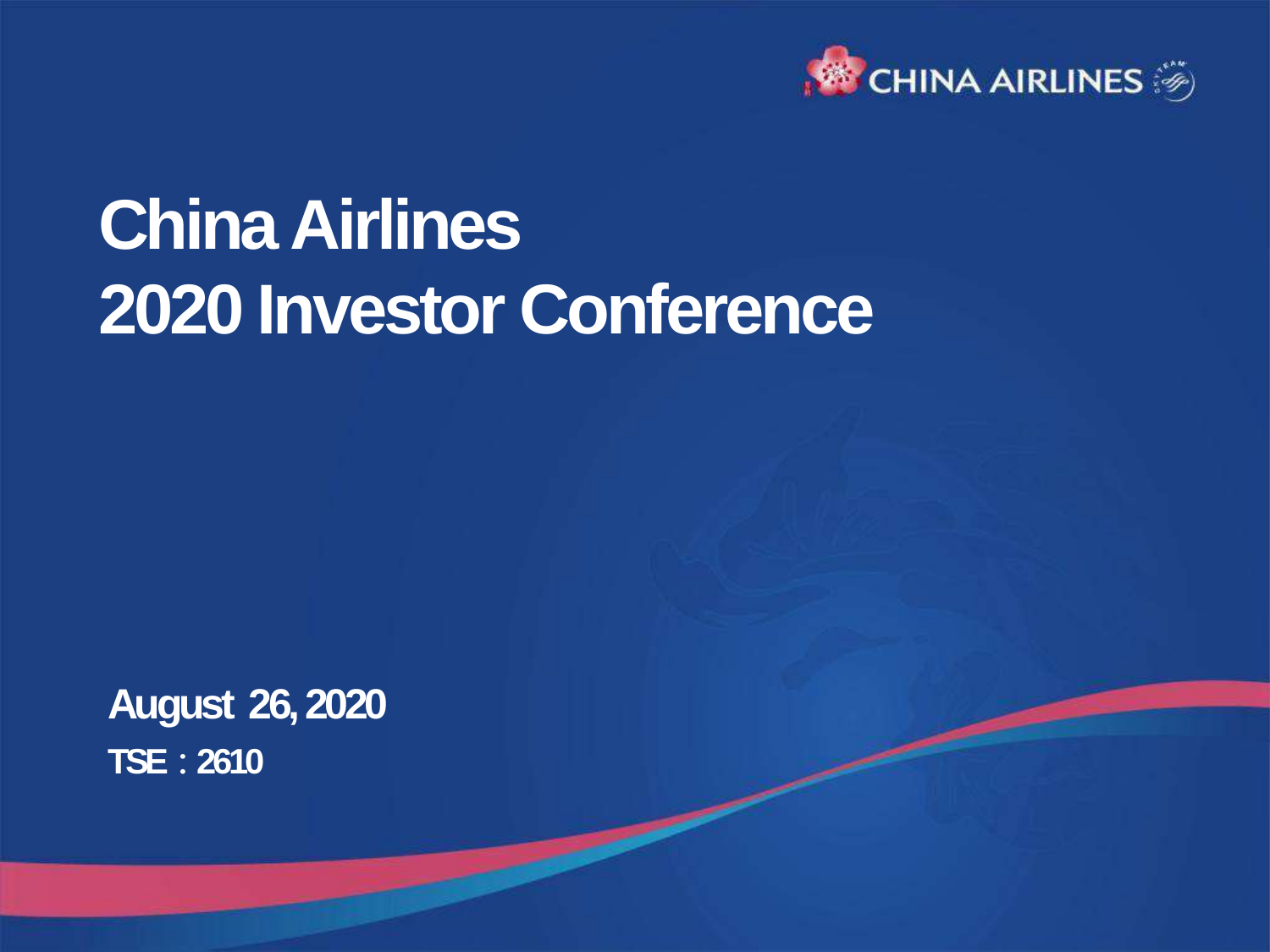## **Legal Disclaimer**

- **The information contained in this presentation, including all forward-looking information, is subject to change without notice, whether as a result of new information, further events or otherwise, and China Airlines(the "Company") undertakes no obligation to publicly update or revise the information contained in this presentation.**
- **No guarantees regarding the completeness, accuracy, and reliability of information contained are made explicitly or implicitly. They are not intended to represent complete statement of the Company, industry or future development.**

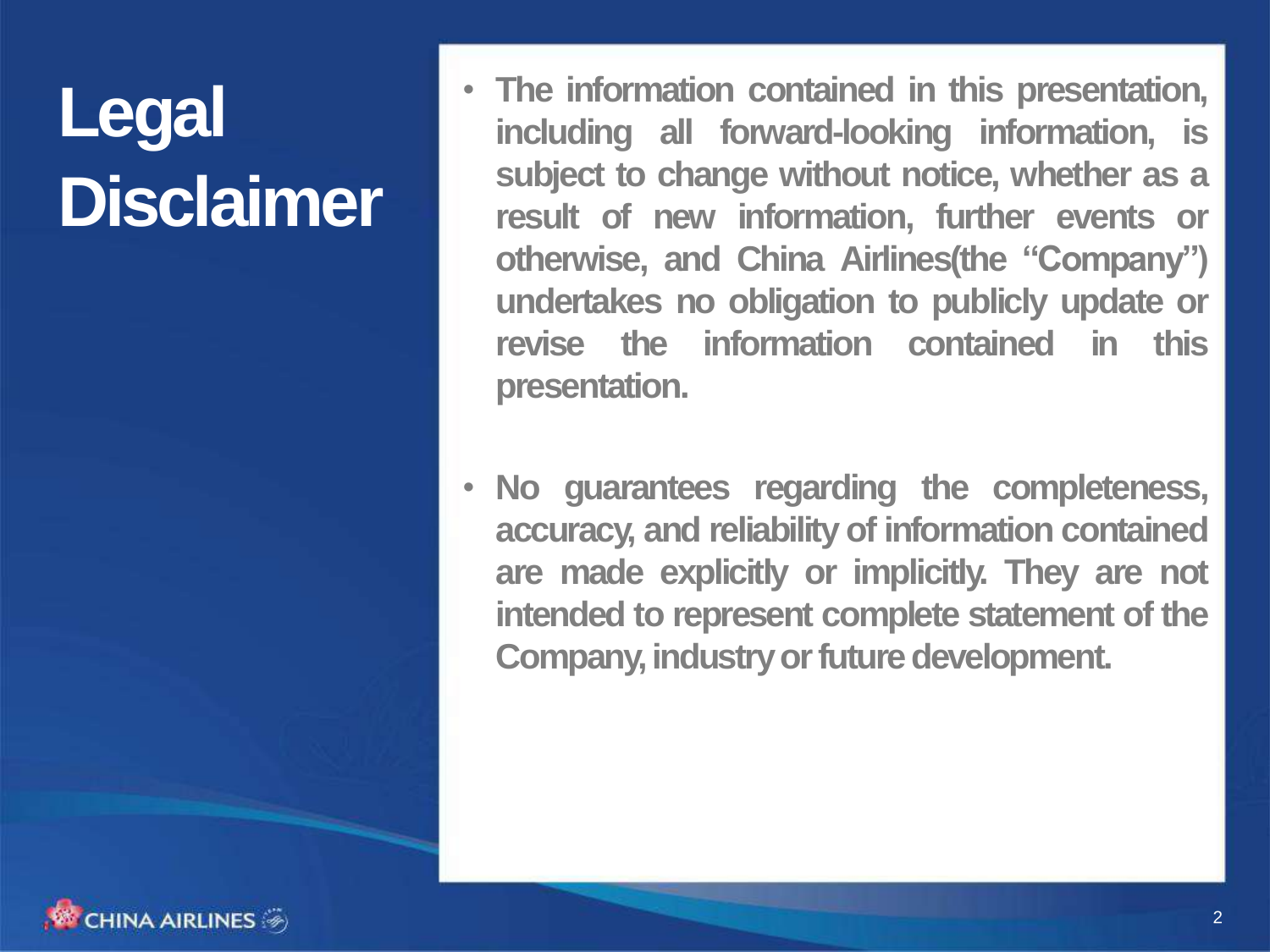- **Agenda 1. First Half Year Financial Results for 2020**
	- **1) Operating Performance**
	- **2) Composition of Op. Revenue & Cost**
	- **3) Financial Risk Management**
	- **2. Impact of COVID-19 Pandemic**
		- **1) Industry Environment Update**
		- **2) Operational Performance Update**
		- **3) Response to COVID-19**
	- **3. Post-COVID-19 Outlook**

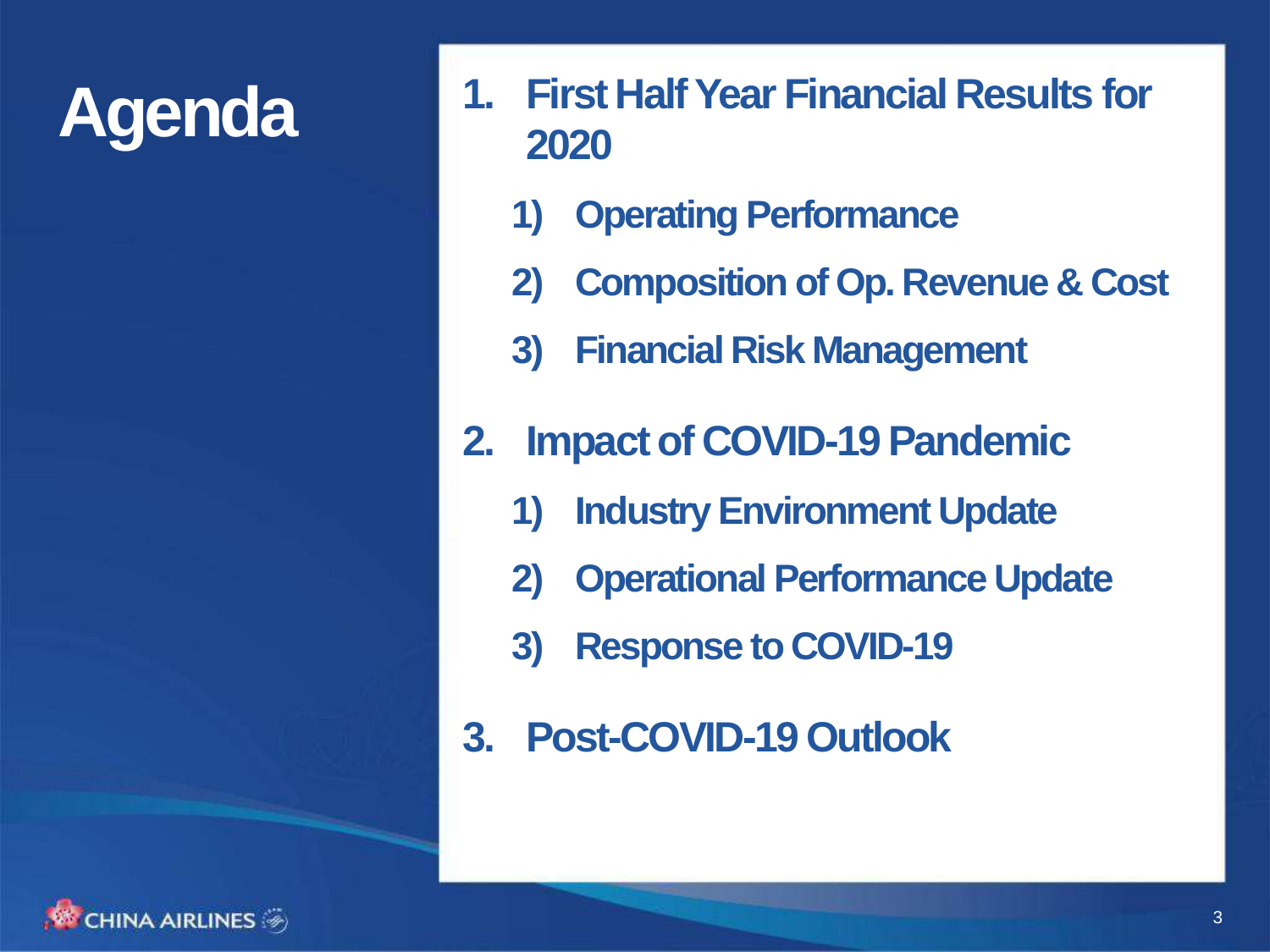

#### **First Half Year Financial Results for 2020**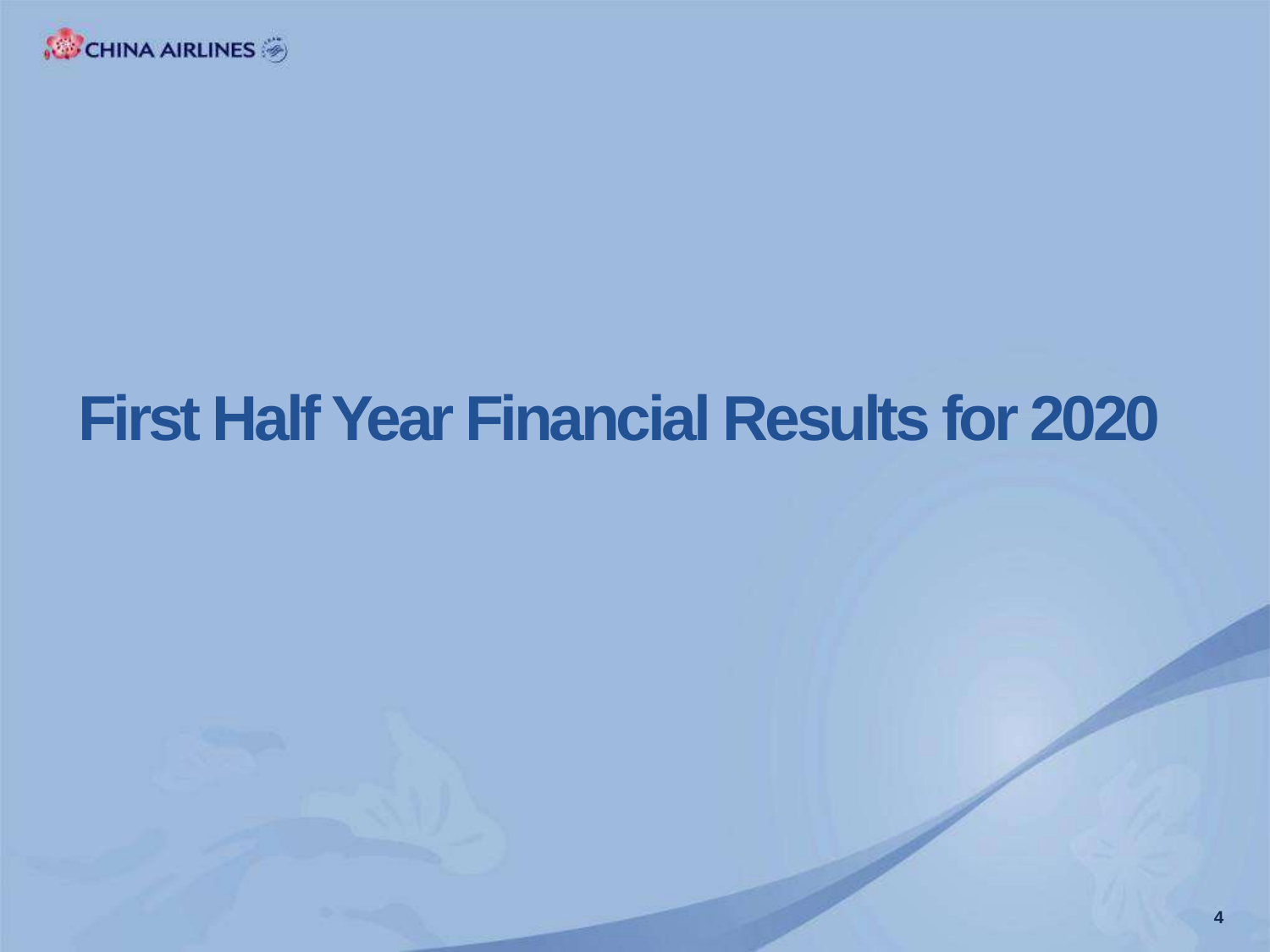### **Operating Performance – 2020Q2**

| <b>Consolidated Financial Statistics</b>                  |               | <b>TWD 100 Million</b> |           |
|-----------------------------------------------------------|---------------|------------------------|-----------|
|                                                           | <b>2019Q2</b> | <b>2020Q2</b>          | YoY %     |
| <b>Operating Revenue</b>                                  | 428.92        | 263.16                 | $-38.64%$ |
| <b>Net Operating Income</b>                               | 5.73          | 27.48                  | 379.58%   |
| Net Income(Loss) After Tax                                | $-2.91$       | 22.53                  |           |
| Net Income(Loss) Attributable to<br>Owners of the company | $-4.43$       | 24.59                  |           |
| Earnings (Loss) Per Share (TWD)                           | $-0.08$       | 0.45                   |           |

| <b>Group Revenue</b>                 |               |               | <b>TWD 100 Million</b> |
|--------------------------------------|---------------|---------------|------------------------|
|                                      | <b>2019Q2</b> | <b>2020Q2</b> | YoY %                  |
| <b>Passenger Revenue</b>             | 282.06        | 15.13         | $-94.63%$              |
| <b>Cargo Revenue</b>                 | 109.56        | 234.42        | 113.96%                |
| <b>Other Operating Revenue</b>       | 37.3          | 13.61         | $-63.51%$              |
| <b>Total Group Operating Revenue</b> | 428.92        | 263.16        | $-38.64%$              |

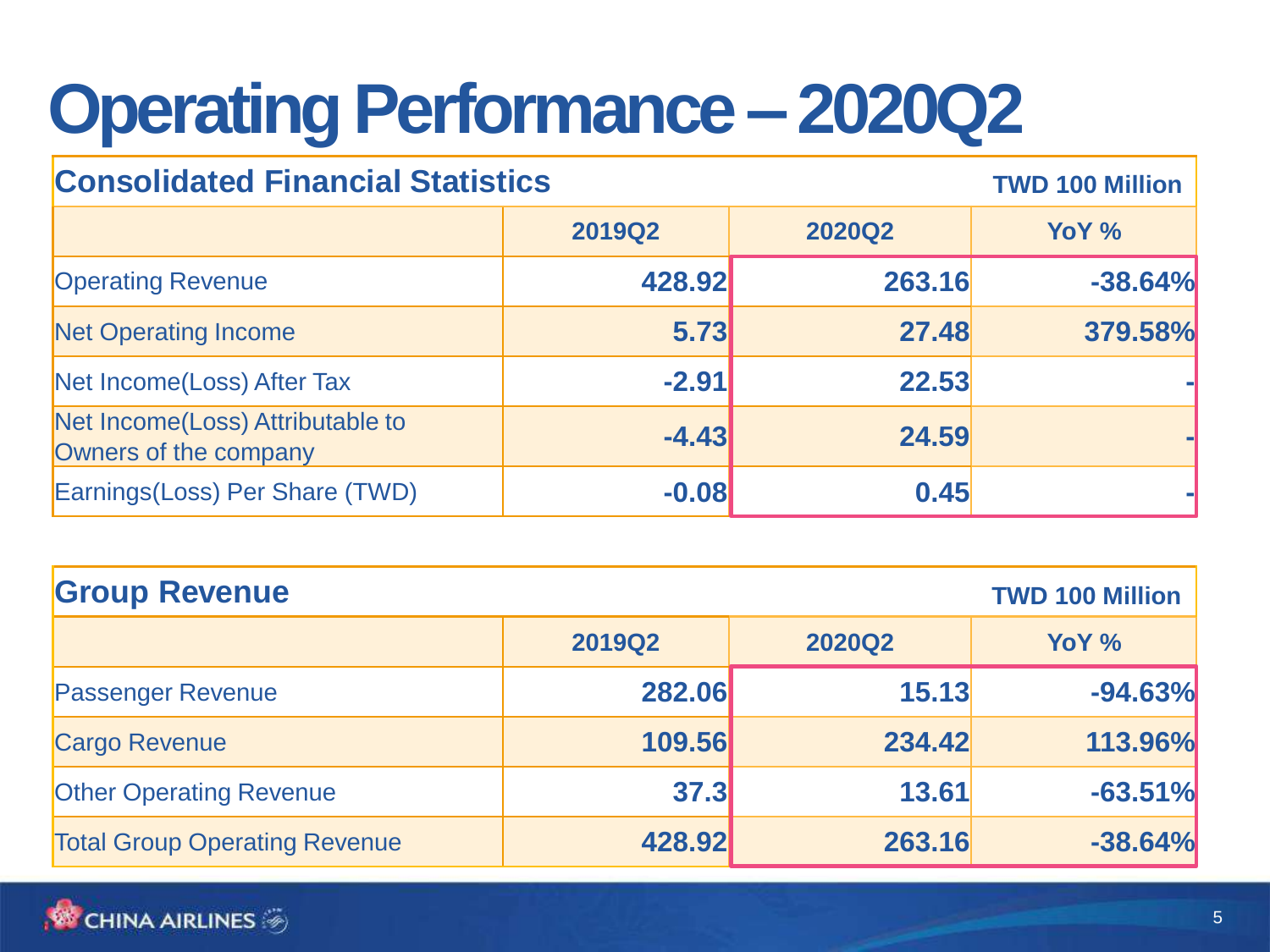### **Operating Performance – 2020H1**

| <b>Consolidated Financial Statistics</b>          |         |          | <b>TWD 100 Million</b> |  |
|---------------------------------------------------|---------|----------|------------------------|--|
|                                                   | 2019H1  | 2020H1   | YoY %                  |  |
| <b>Operating Revenue</b>                          | 832.98  | 588.73   | $-29.32%$              |  |
| Net Operating Income(Loss)                        | 13.34   | $-2.23$  |                        |  |
| <b>Net Loss After Tax</b>                         | $-4.38$ | $-15.58$ |                        |  |
| Net Loss Attributable to<br>Owners of the company | $-6.86$ | $-13.14$ |                        |  |
| <b>Loss Per Share (TWD)</b>                       | $-0.13$ | $-0.24$  |                        |  |

| <b>Group Revenue</b>                 |        |        | <b>TWD 100 Million</b> |
|--------------------------------------|--------|--------|------------------------|
|                                      | 2019H1 | 2020H1 | YoY %                  |
| <b>Passenger Revenue</b>             | 554.56 | 202.42 | $-63.49%$              |
| <b>Cargo Revenue</b>                 | 211.18 | 345.37 | 63.54%                 |
| <b>Other Operating Revenue</b>       | 67.24  | 40.94  | $-39.11%$              |
| <b>Total Group Operating Revenue</b> | 832.98 | 588.73 | $-29.32%$              |

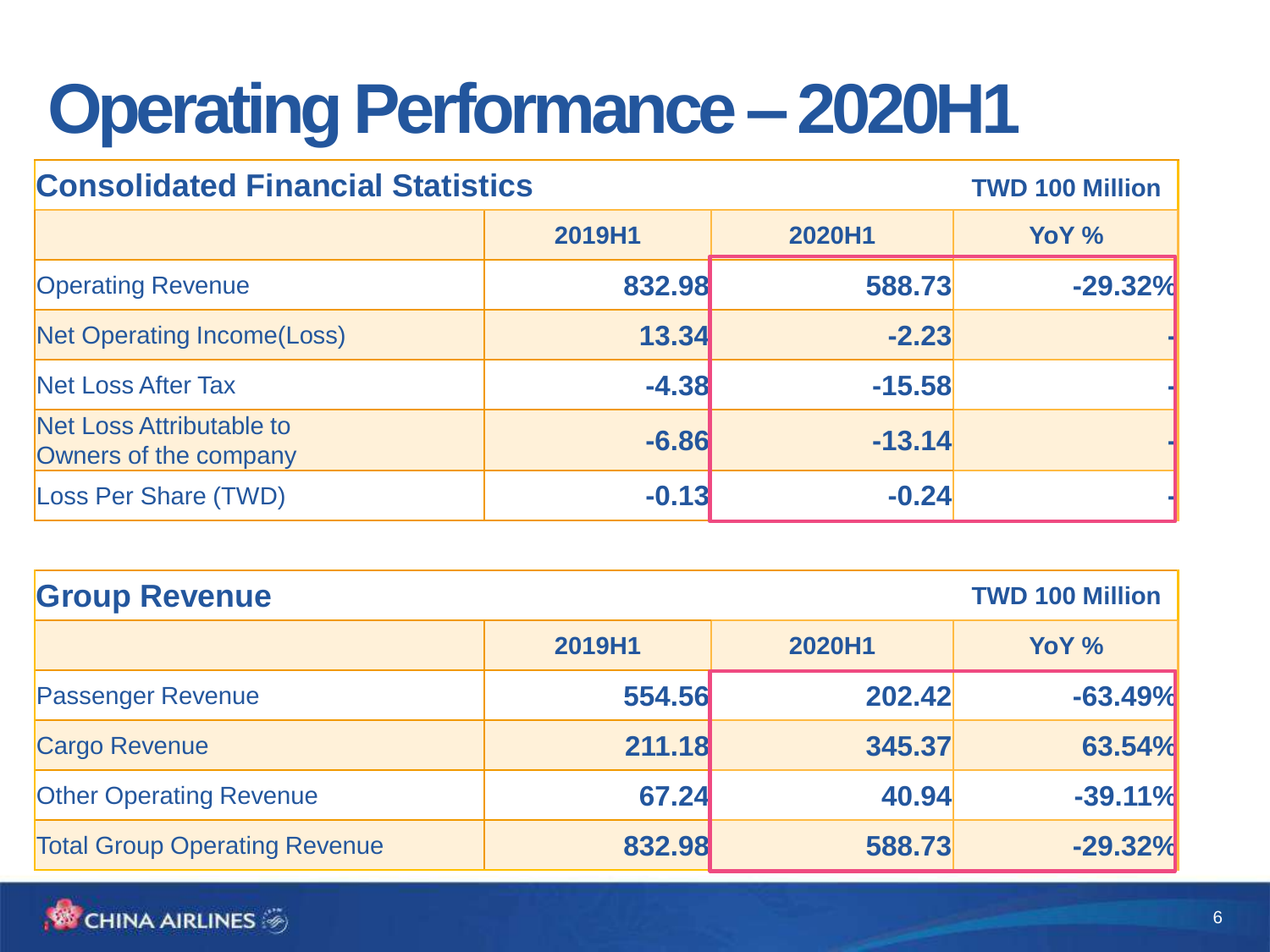### **Composition of Op. Revenue - CI**



#### **Passenger, Cargo and other operating revenue accounted for 32%, 64% and 4% respectively in 2020H1.**

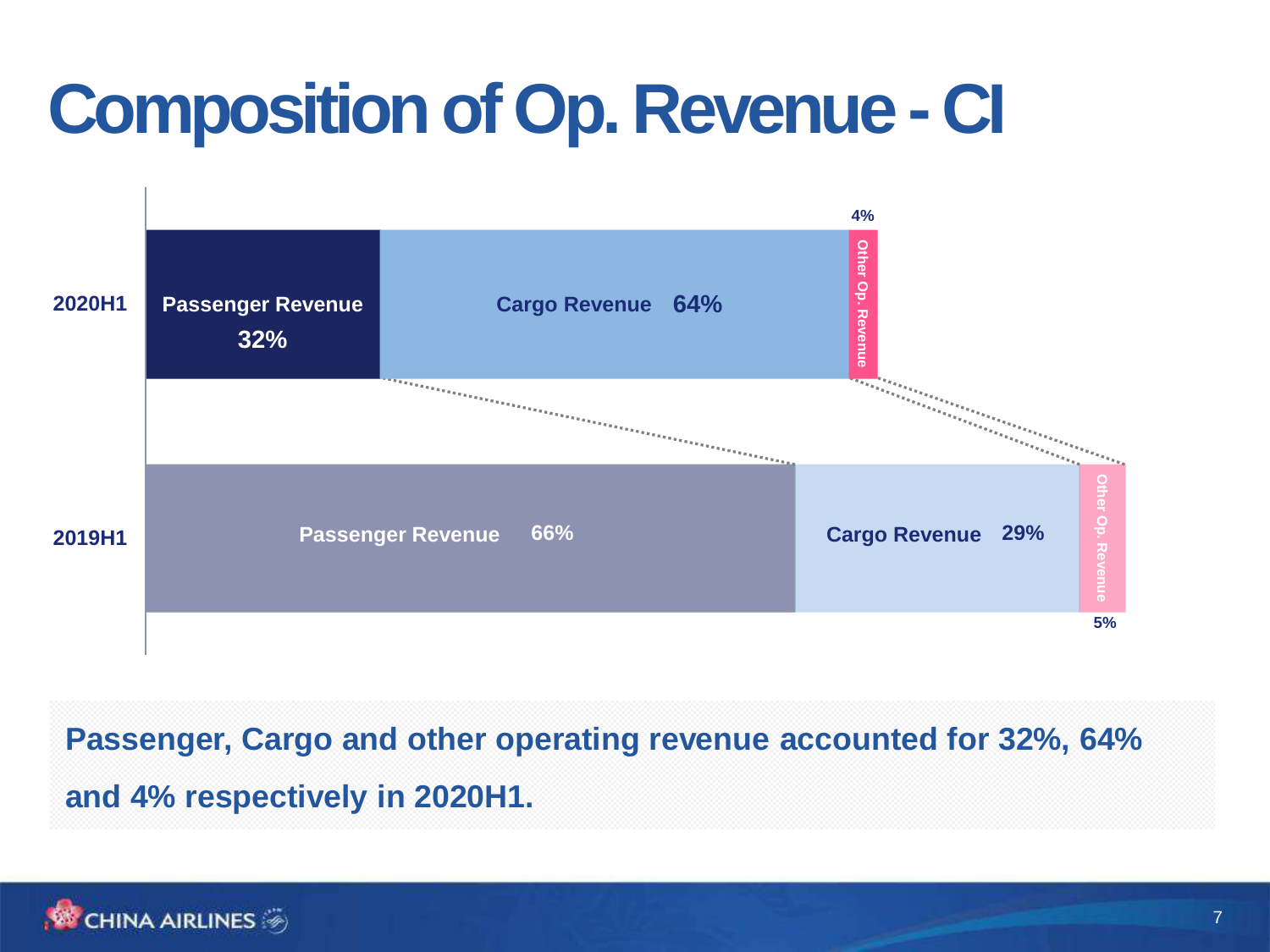### **Composition of Op. Expenses - CI**



**Fuel cost accounted for 21.8% of operating expenses due to COVID-19 pandemic in 2020H1.**

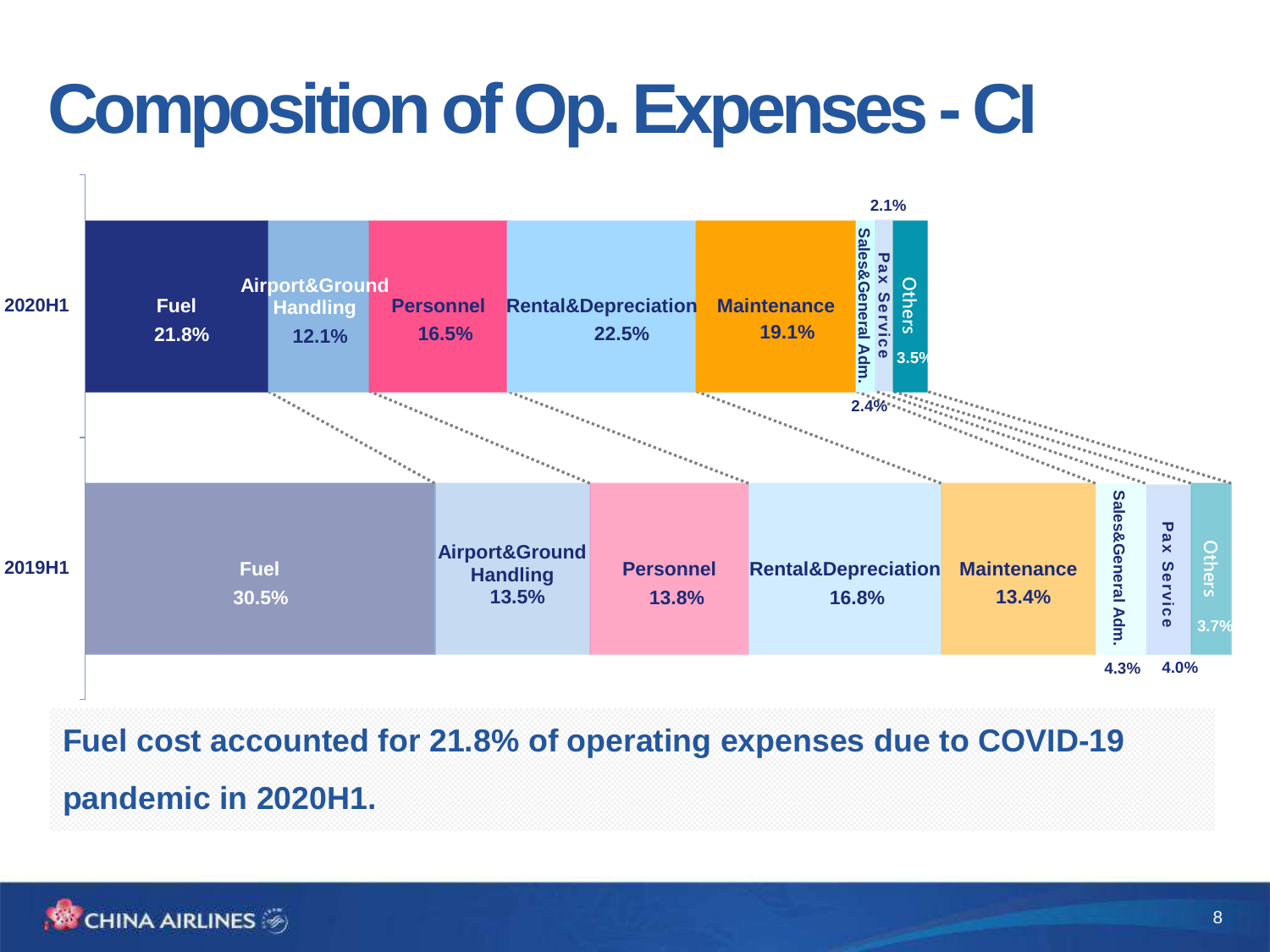## **Financial Risk Management –Fuel (CI)**

#### **Fuel Cost**

|                         |                       | 2019H1 | 2020H1 | YoY%     |
|-------------------------|-----------------------|--------|--------|----------|
| Jet Fuel (MOPS)         | USD/BBL               | 78.05  | 45.01  | $-42.3%$ |
| <b>Fuel Consumption</b> | 10KBBL                | 854.58 | 664.63 | $-22.2%$ |
| <b>Fuel Expend</b>      | <b>TWD/100Million</b> | 219.23 | 114.43 | $-47.8%$ |
| <b>Hedging Loss</b>     | <b>TWD/100Million</b> | 0.07   | 0.26   | 271.4%   |
| <b>Total Fuel Cost</b>  | <b>TWD/100Million</b> | 219.3  | 114.69 | $-47.7%$ |

#### **Fuel Hedging**

| Year             | <b>Hedging%</b> |
|------------------|-----------------|
| 2020.09-20201.08 | 0.8%            |

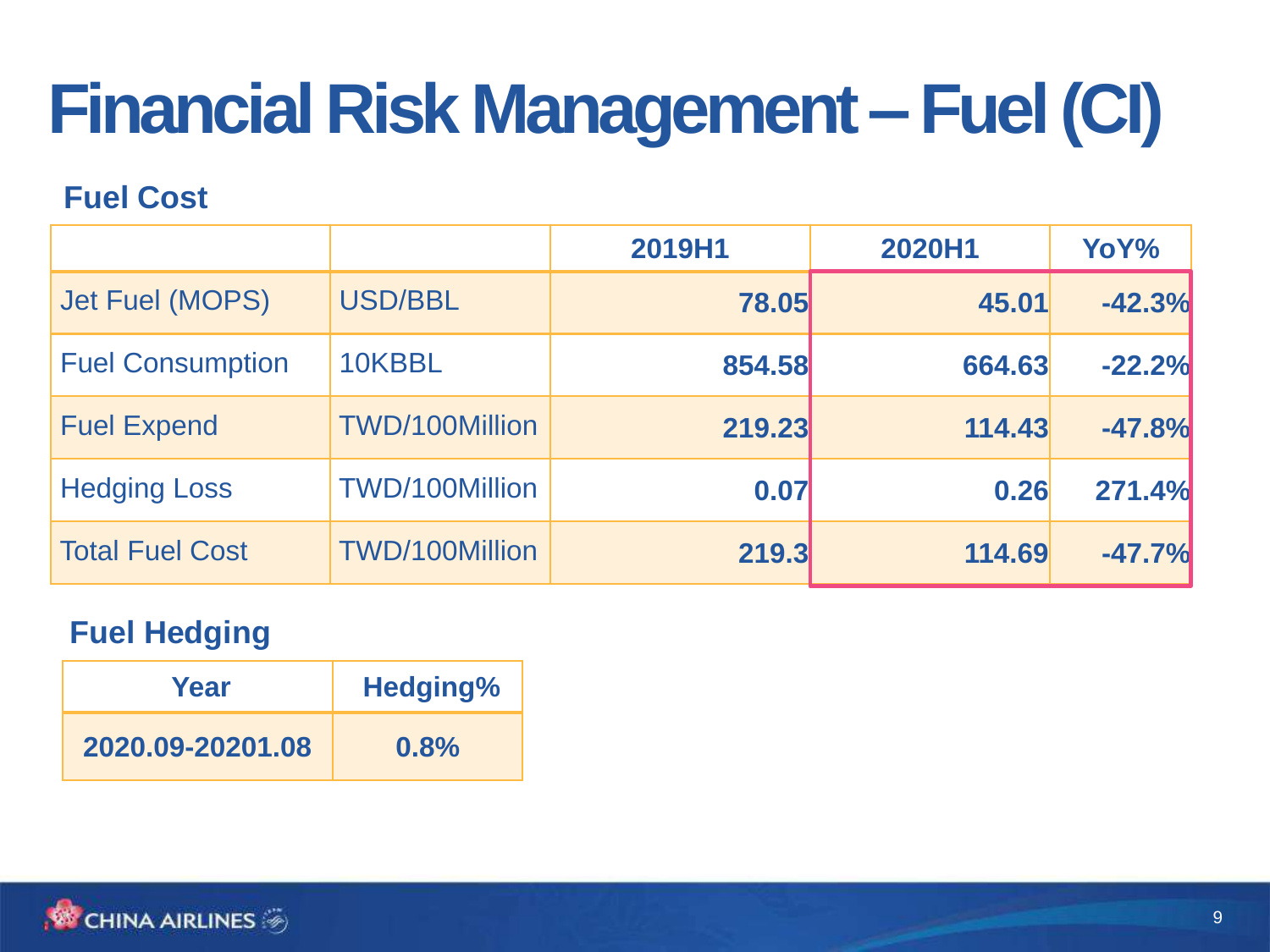#### **Financial Risk Management – Currency of Revenue and Expenditure**



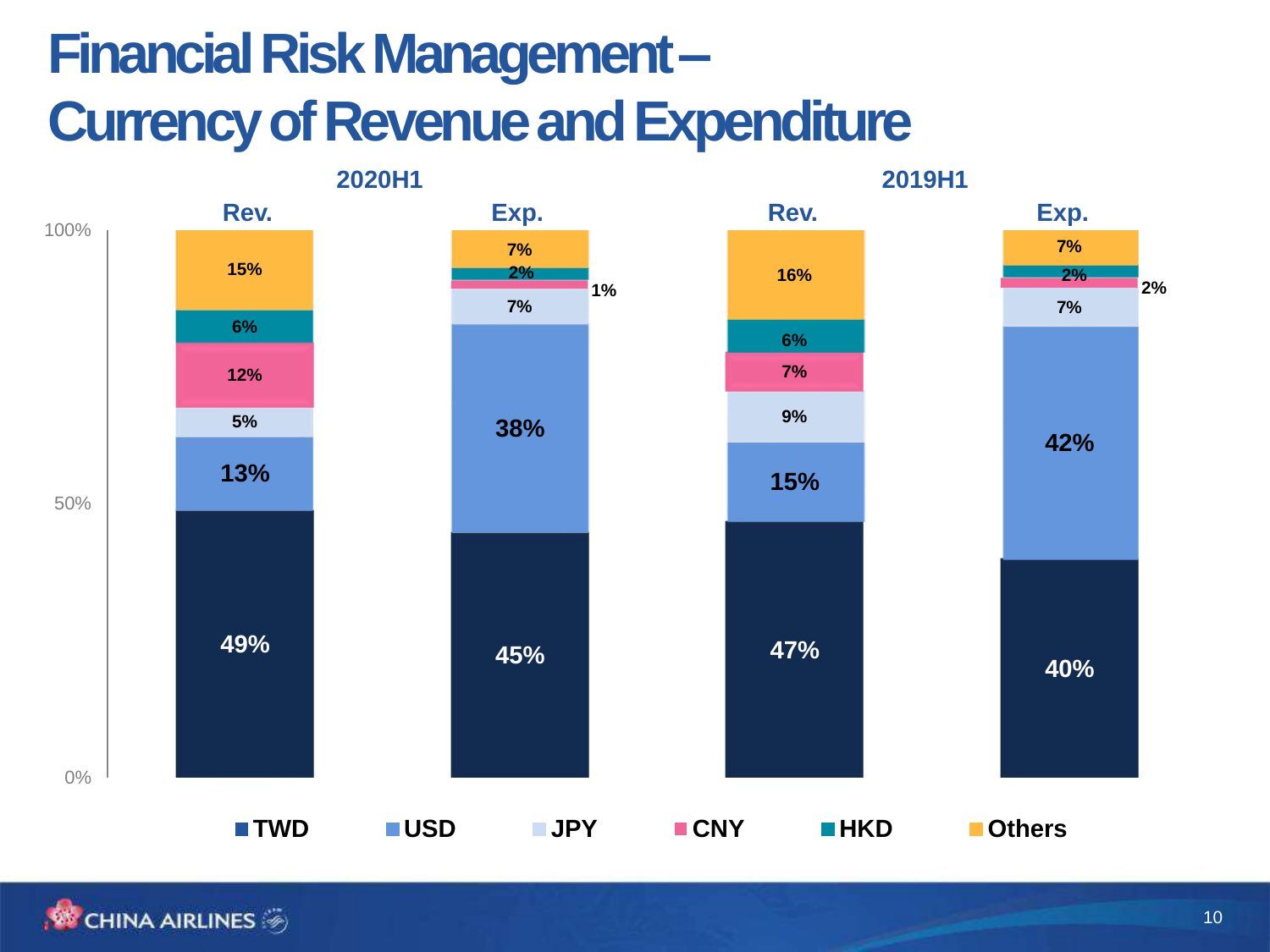

### **Impact of COVID-19 Pandemic Industry Environment Update**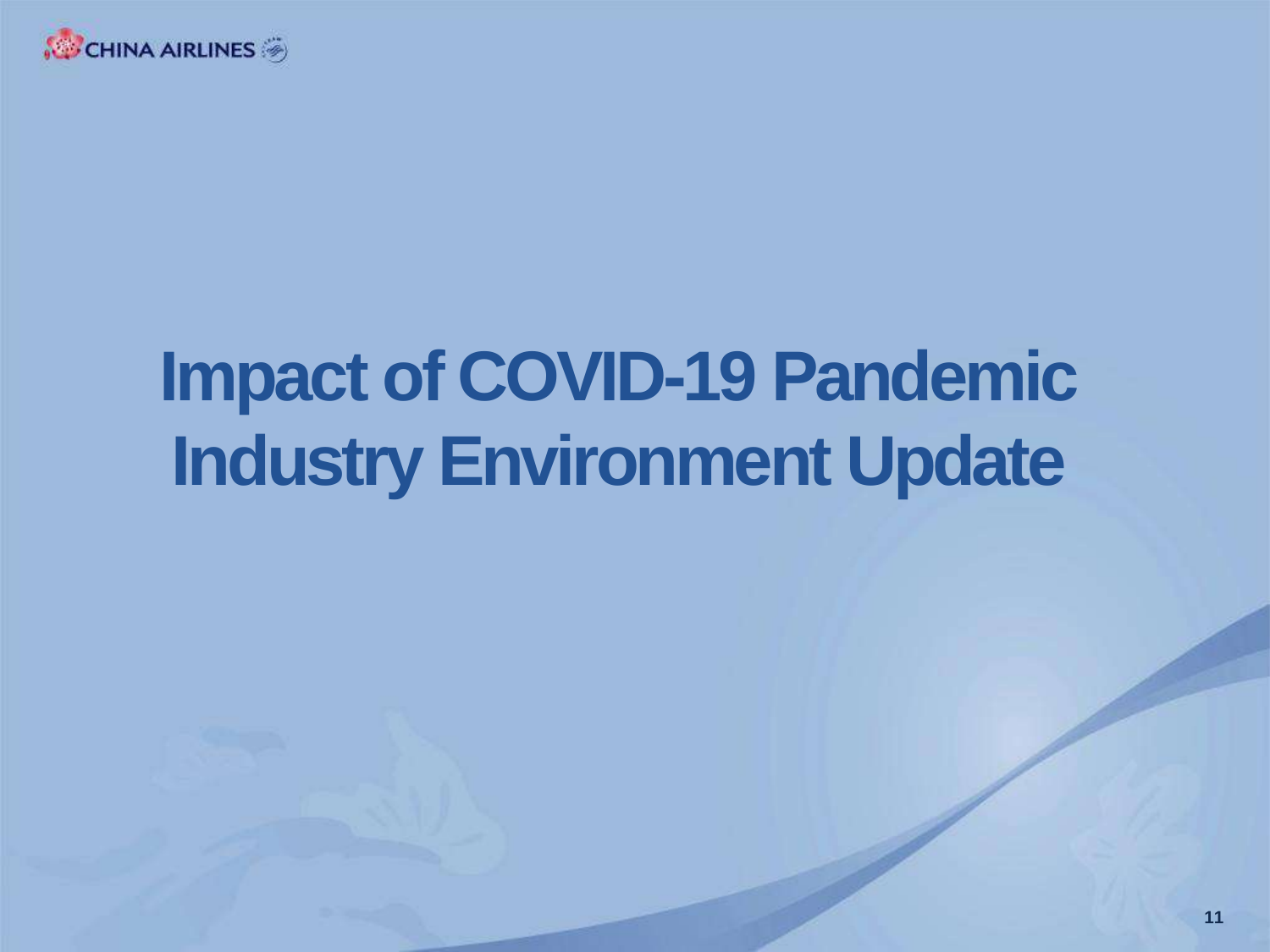#### **COVID-19: Severe Impact on the Global Airline Industry**

**A slump in air travel demand due to COVID-19 pandemic which has forced airlines to cut flights.**



#### **IATA forecasted airlines across the world are expected to lose USD 84.3 billion in 2020.**

**WE CHINA AIRLINES** Source: ICAO、IATA、ACI、UNWTO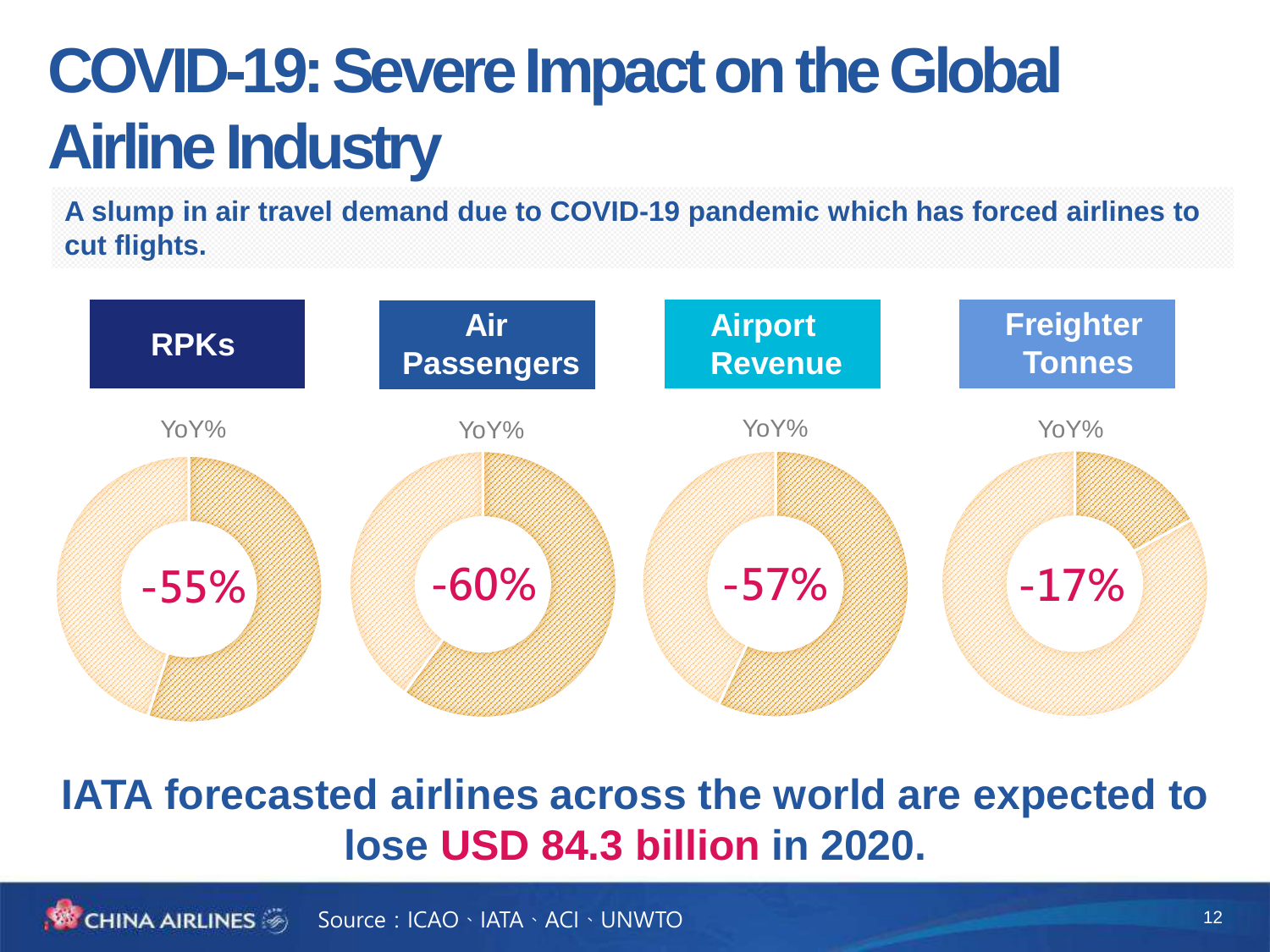## **2019 Level Recovered Only by 2024**

- **Five years to return to pre-pandemic level of passenger demand**
- **75% growth forecast for 2021 but RPKs still 36% below 2019 levels**

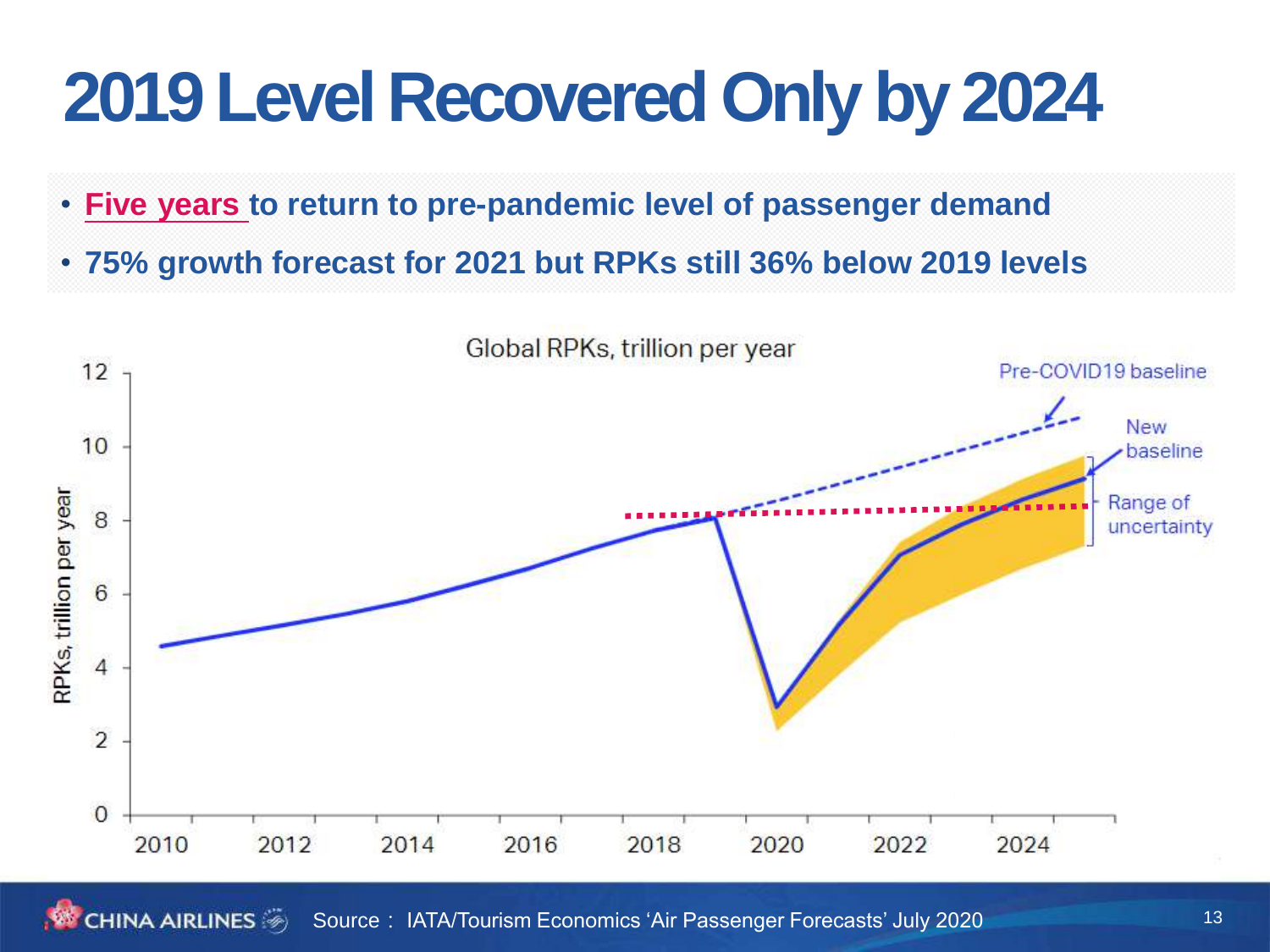

## **Impact of COVID-19 Pandemic Operational Performance Update**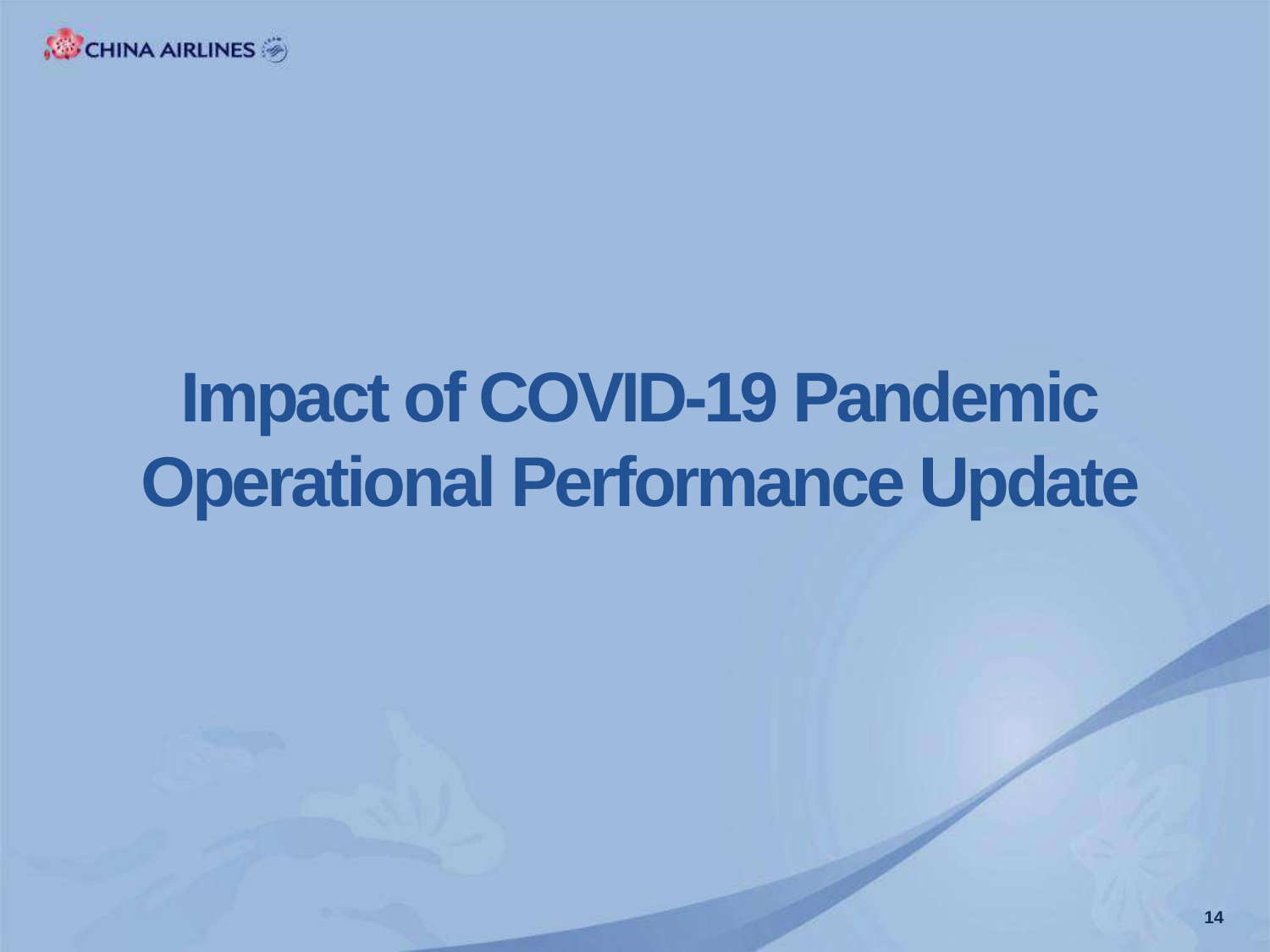#### **Passenger Performance**



- **Passenger revenue decreased by 63.8% to TWD 17.27 billion in 2020H1.**
- **Northeast Asia accounted for the largest share (27%) of revenue, followed by Trans Pacific Ocean with revenue share of 21%.**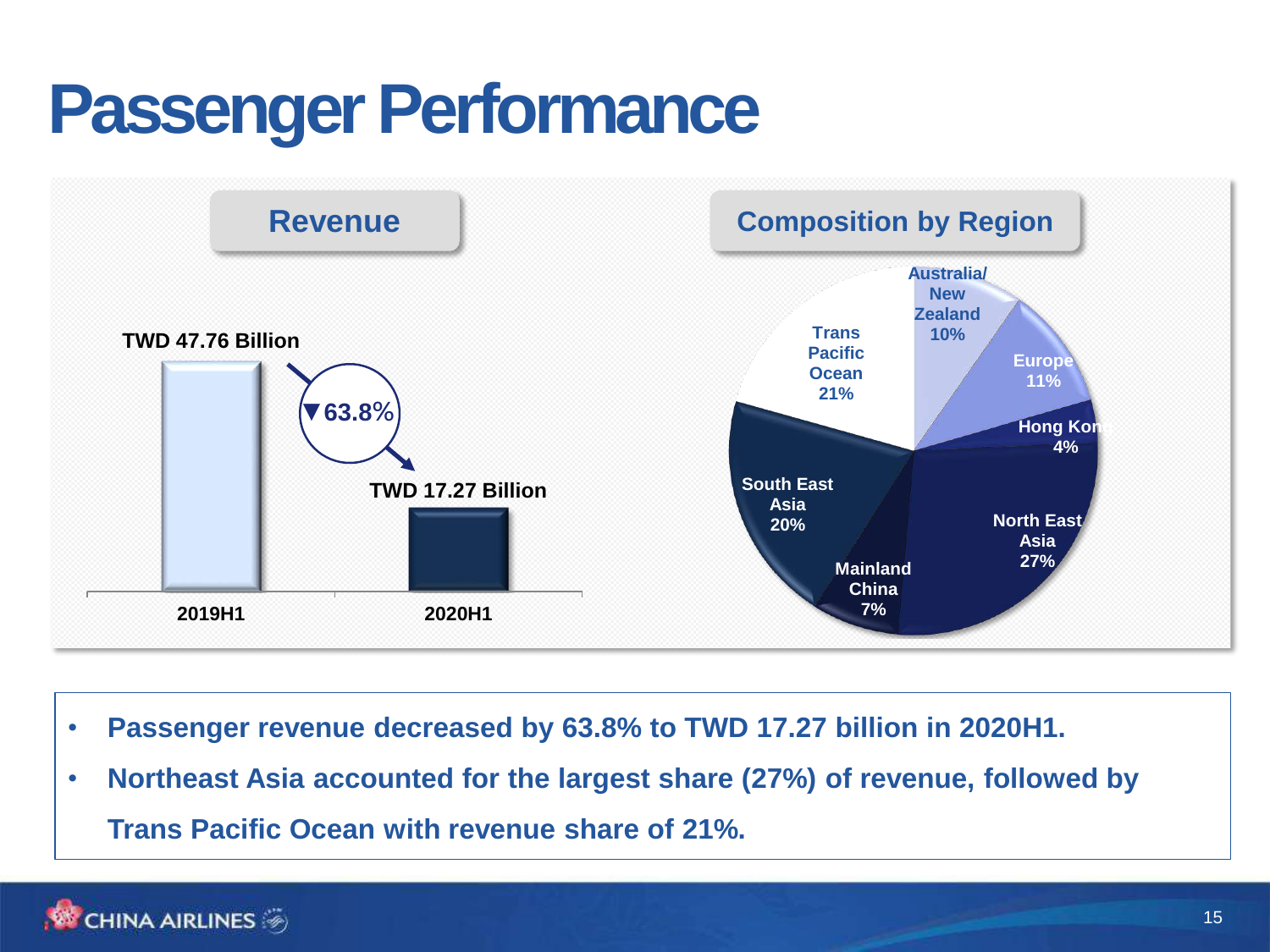#### **Passenger Operation Index**



**ASK and load factor decreased by 56.5% and 14.2ppt respectively while yield increased by 0.9% in 2020H1.**

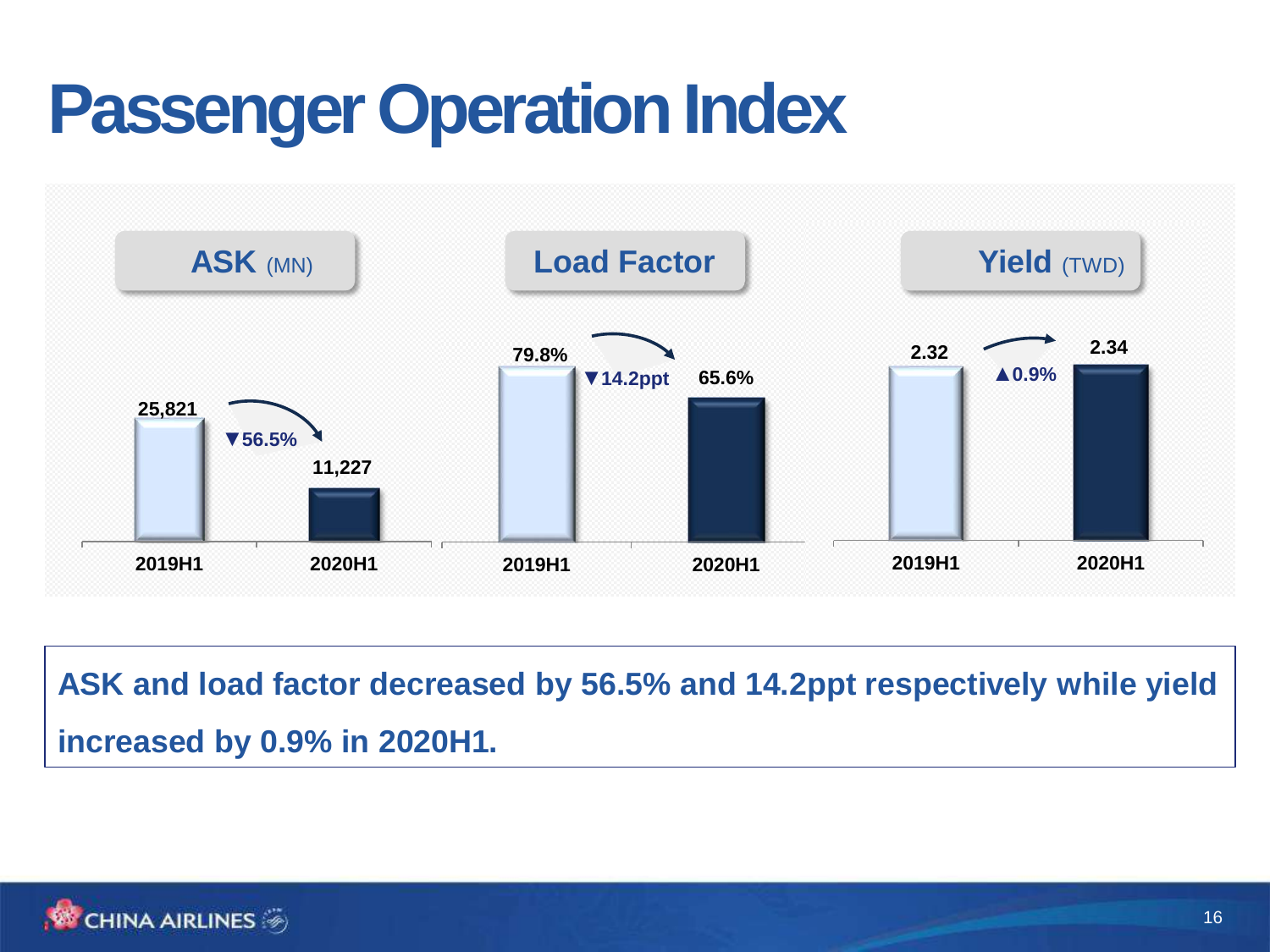#### **Impact on Passenger Traffic**



- **CAL provided a minimum passengers-carried schedule to meet market demand.**
- **Our frequencies between April and June plunged more than 97% compared to the same period last year.**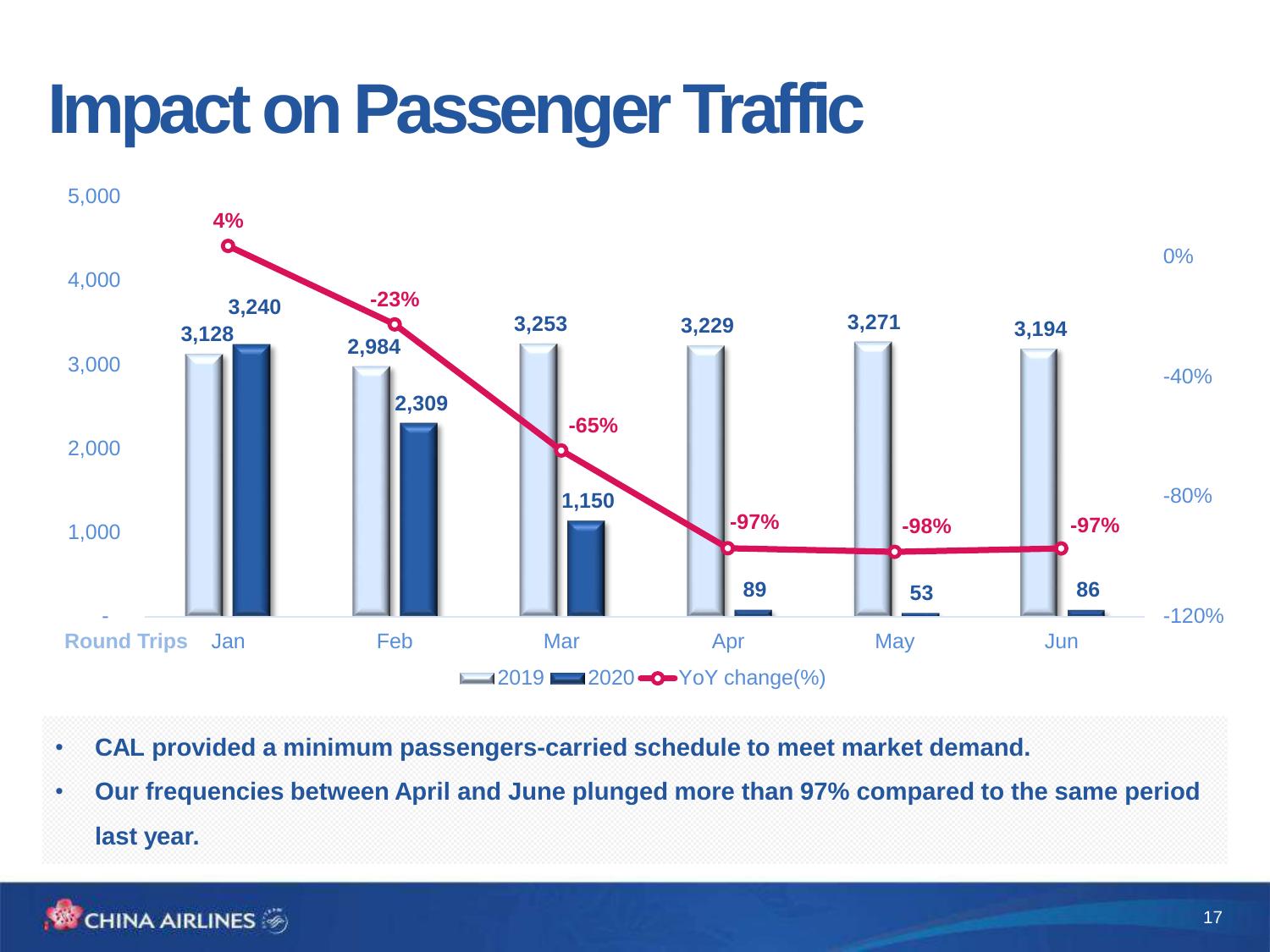### **Passenger Impact-Skeletal Network**

| <b>Region</b>                                      | <b>Route Adjustments</b>                                                                                        |
|----------------------------------------------------|-----------------------------------------------------------------------------------------------------------------|
| <b>North America</b>                               | Los Angeles/ San Francisco 2 Flights/wk \ Vancouver 1 Flight/wk \ New<br>York 1~4 Flights/mth                   |
| <b>Europe</b>                                      | Amsterdam/Frankfurt/London 1 Flight/wk                                                                          |
| <b>Oceania</b>                                     | Sydney/ Melbourne/ Brisbane 2 Flights/mth                                                                       |
| <b>Northeast Asia</b>                              | Tokyo1~2 Flights/wk                                                                                             |
| <b>Southeast Asia</b>                              | Jakarta/ Ho Chi Minh City 2~3 Flights/wk $\cdot$ Yangon 2~4 Flights/mth $\cdot$<br>Others routes 1~3 Flights/wk |
| <b>Mainland China</b><br>(KHH departures included) | Shanghai 3~4 Flights/wk > Xiamen 1~3 Flights/wk ><br>Chengdu 1 Flight/wk > Beijing 2 Flights/mth                |
| <b>Hong Kong</b>                                   | $\vert$ 4~5 Flights/wk                                                                                          |

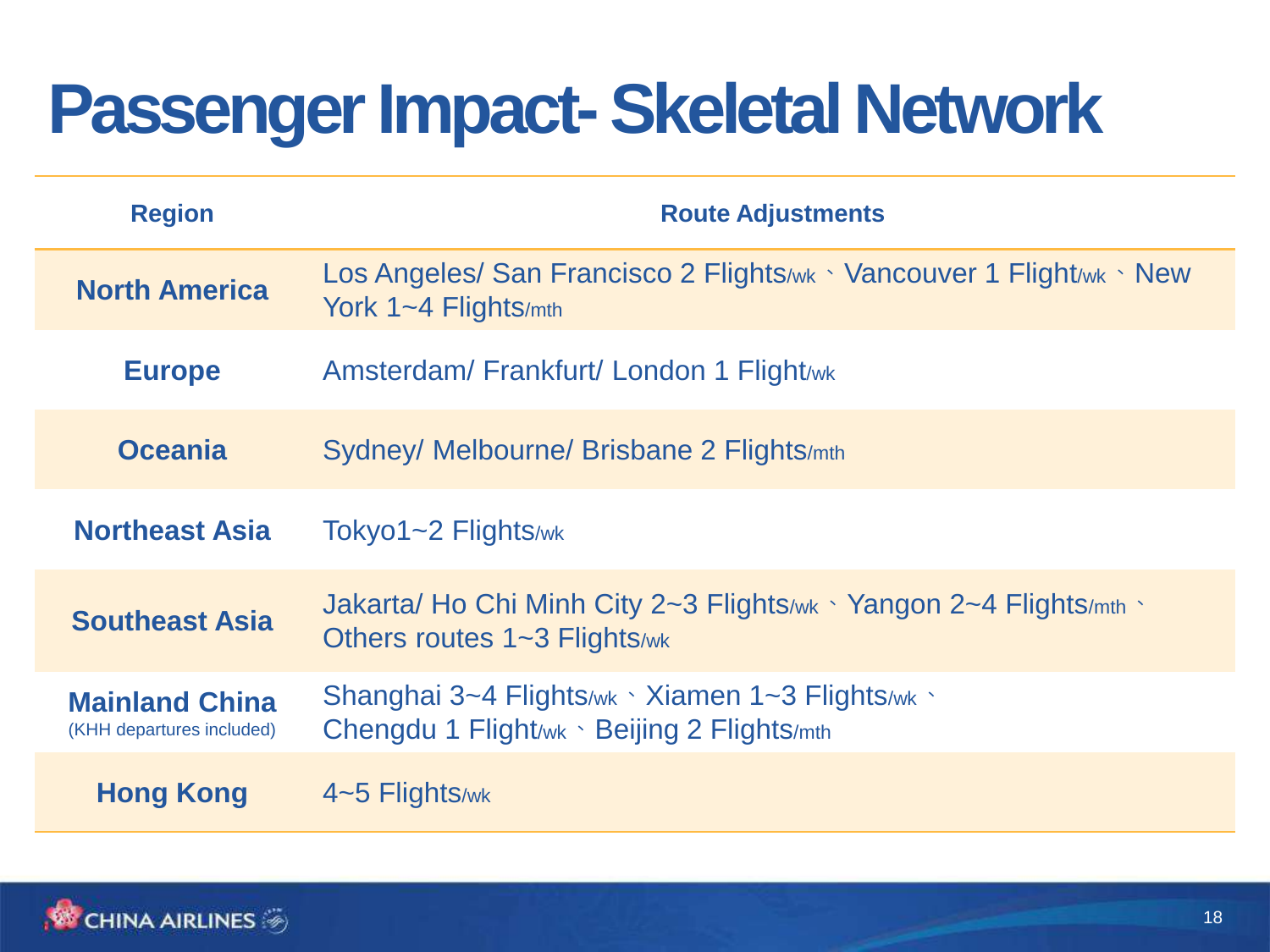### **Cargo Performance**



- **Cargo revenue totaled TWD 34.45 billion, a 64.6% increase, in 2020H1.**
- **Trans Pacific Ocean accounted for the largest share(58%) of revenue, followed by Southeast Asia and Europe with revenue share of 15% and 9% respectively.**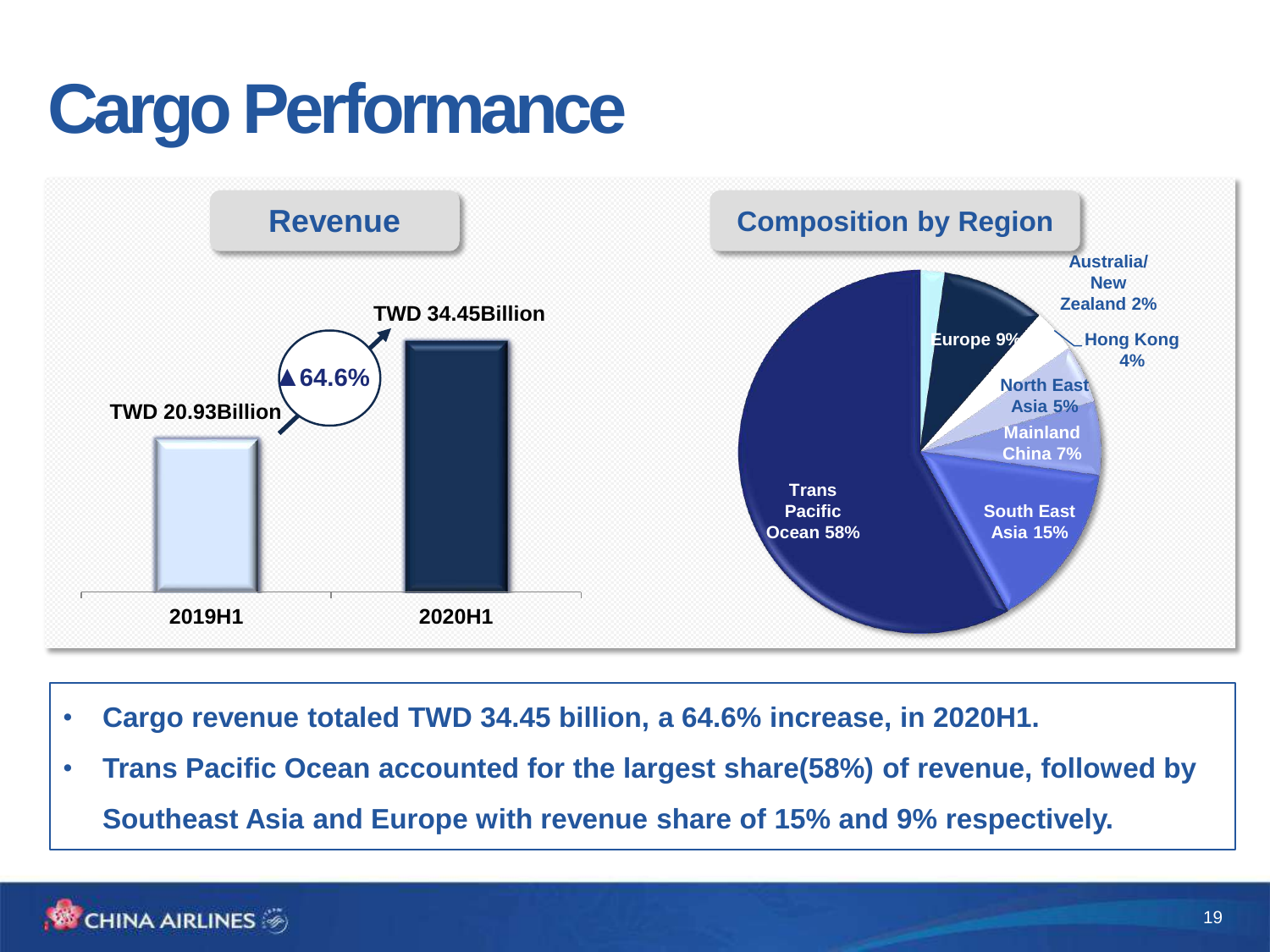### **Cargo Performance Index**



**FATK increased by 1.1% and load factor grew 4.8 ppt with a 51.8% rise in yield in 2020H1.** 

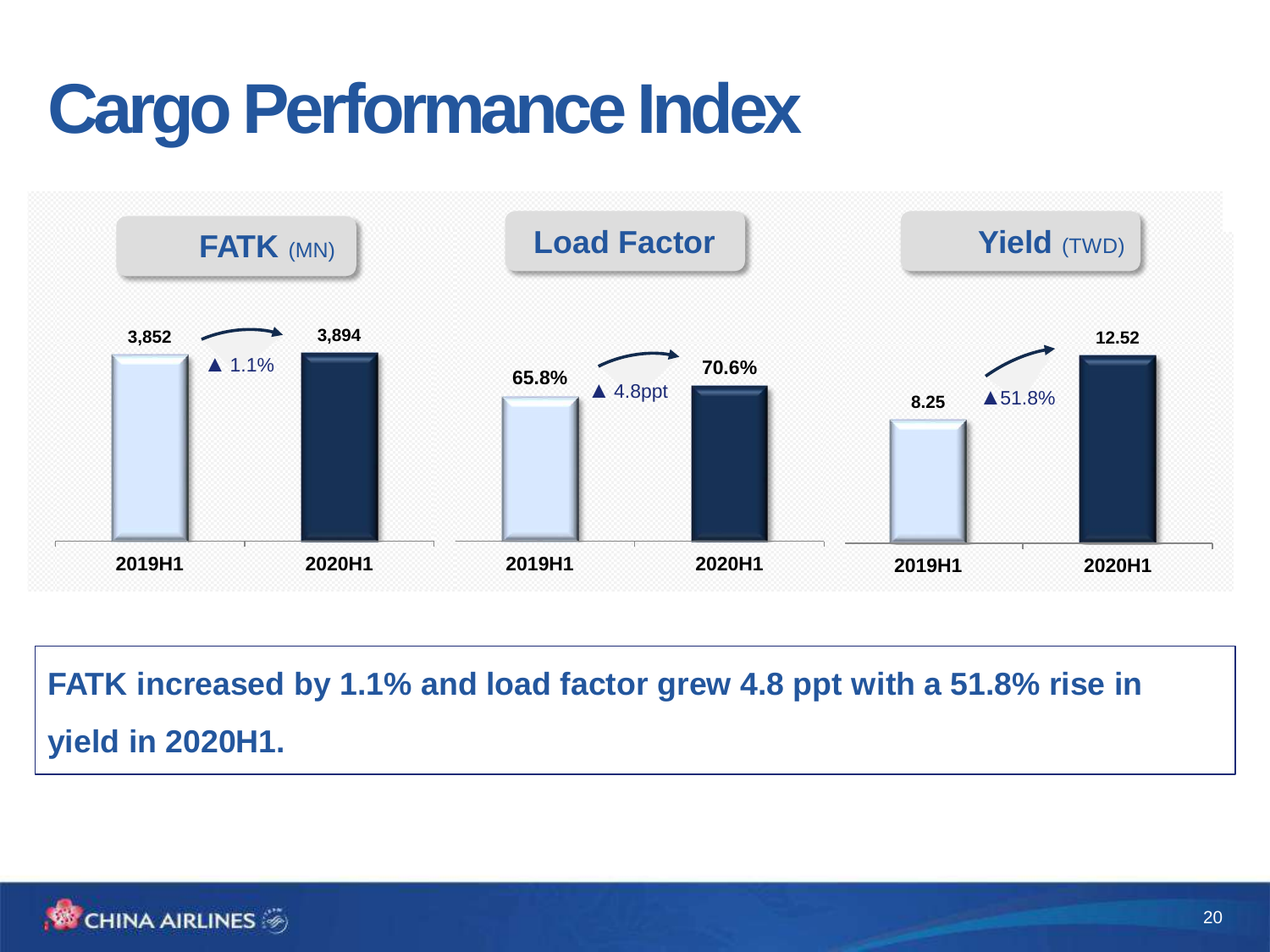

#### **Response to COVID-19**

- **Passenger**
- **Cargo**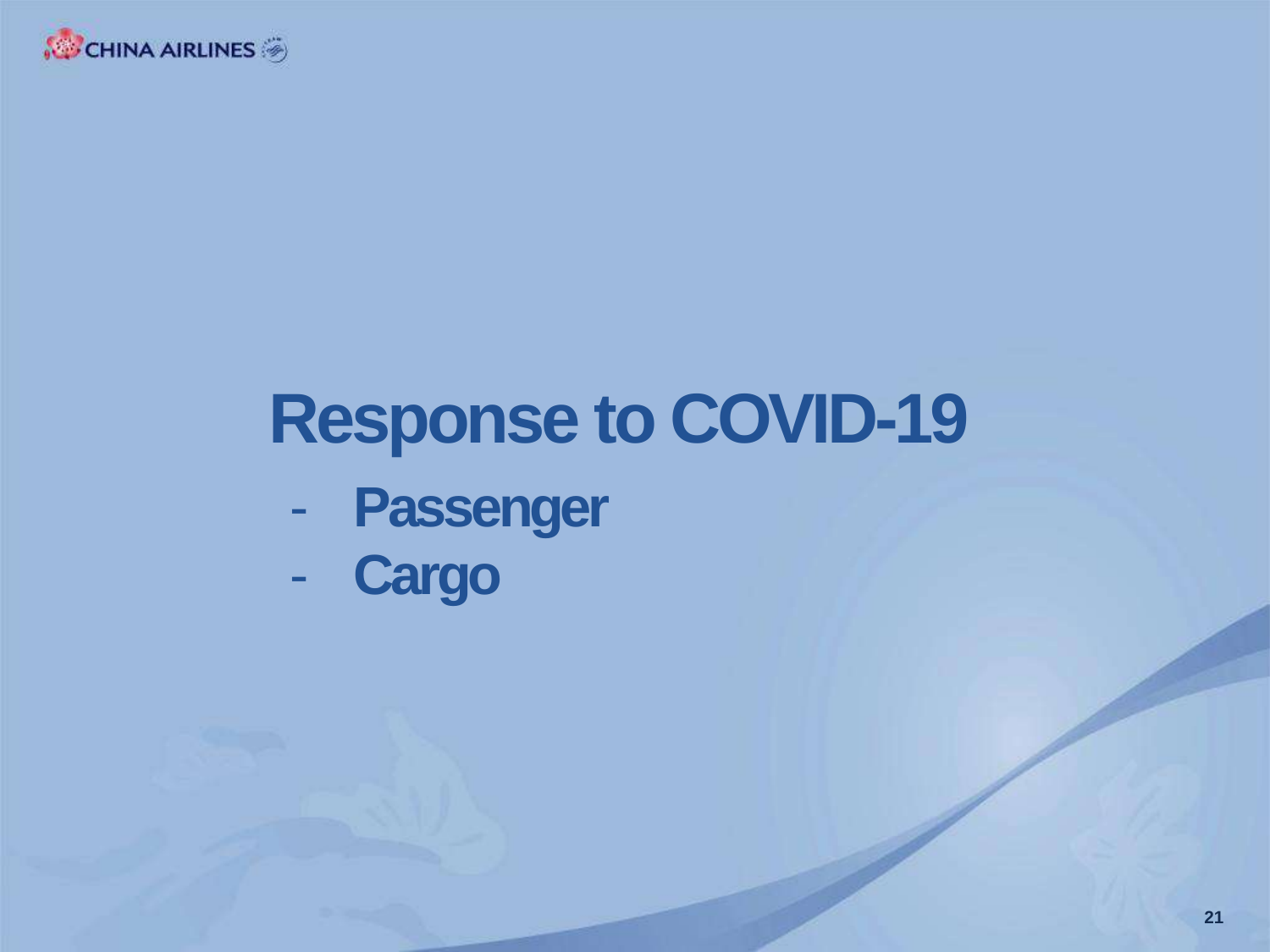#### **Flight Schedule Adjusted in Line with Market Demand**

**Operations remain active in adapting to the dynamic changes of the market landscape** 

#### **and governments regulations.**



**Operate selected routes to maintain network connectivity.**



**Gradually resume flights to align with boarder reopening and regional business travel needs.**



**Gain Taiwan domestic air travel market via CAL Group's subsidiaries**



**Operate charter flights or repatriation flights to generate revenue**

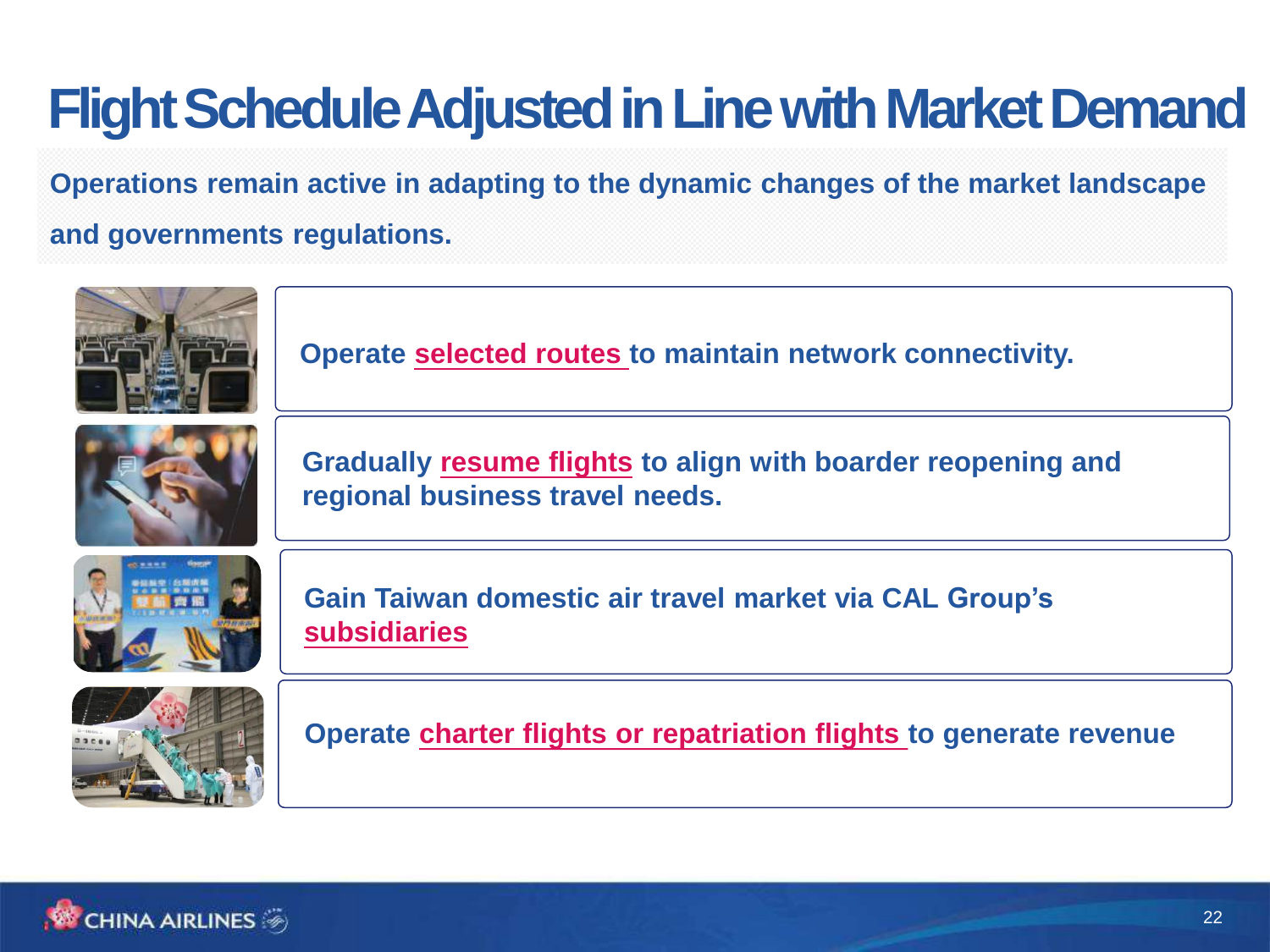## **Resuming Operation with Safety Procedures**

**CAL is committed to providing passengers a safe and comfortable travel experience by implementing enhanced measures to ensure travel safety.**



- **Clean Cabin**
- **Sky Boutique Pre-Order**
- **COVID-19 Service Information**
- **Flight Messaging Service**







- **Wear face masks**
- **Temperature checks**
- **Social distancing**
- **CAL Lounges closed temporarily**
- **Safe Airport Journey Plan**



- **Cabin Crew Protective Equipment**
- **PA Announcement**
- **Inflight Supplies**
- **Inflight Meal**
- **Fresh and recycled air quality At the Airport Arrival Arrival** 
	-







- **Cabin Disinfection & Cleaning**
- **Meal Carts Disinfection**
- **Luggage Disinfection upon Arrival**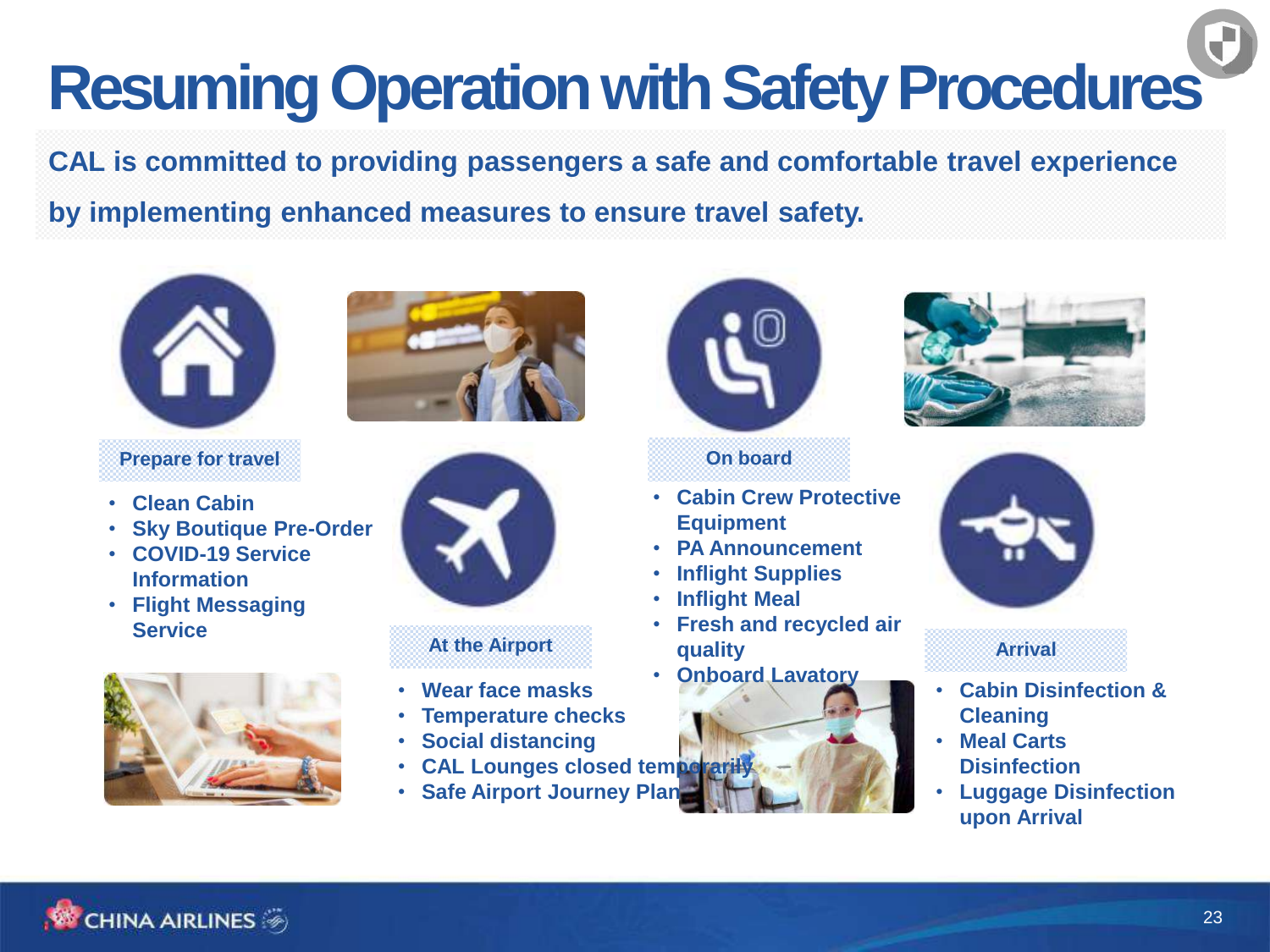#### **Expanding Cargo Service to Seize the window of Opportunity**

**COVID-19 has significantly disrupted global supply chain, also led to air cargo capacity** 

**crunch stemming from the evaporation of the belly capacity of passenger aircraft.**



- **Utilize CAL 18 747-400 freighters**
- **Make the most of belly capacity of passenger aircraft**
- **Improve operational efficiency with upcoming 777F deliveries**
- **Monthly route review and flexible route adjustment**
- **Priority for high-yield goods and regular project shipment for route profit boost**
- **Pursue charter or BSA business to**

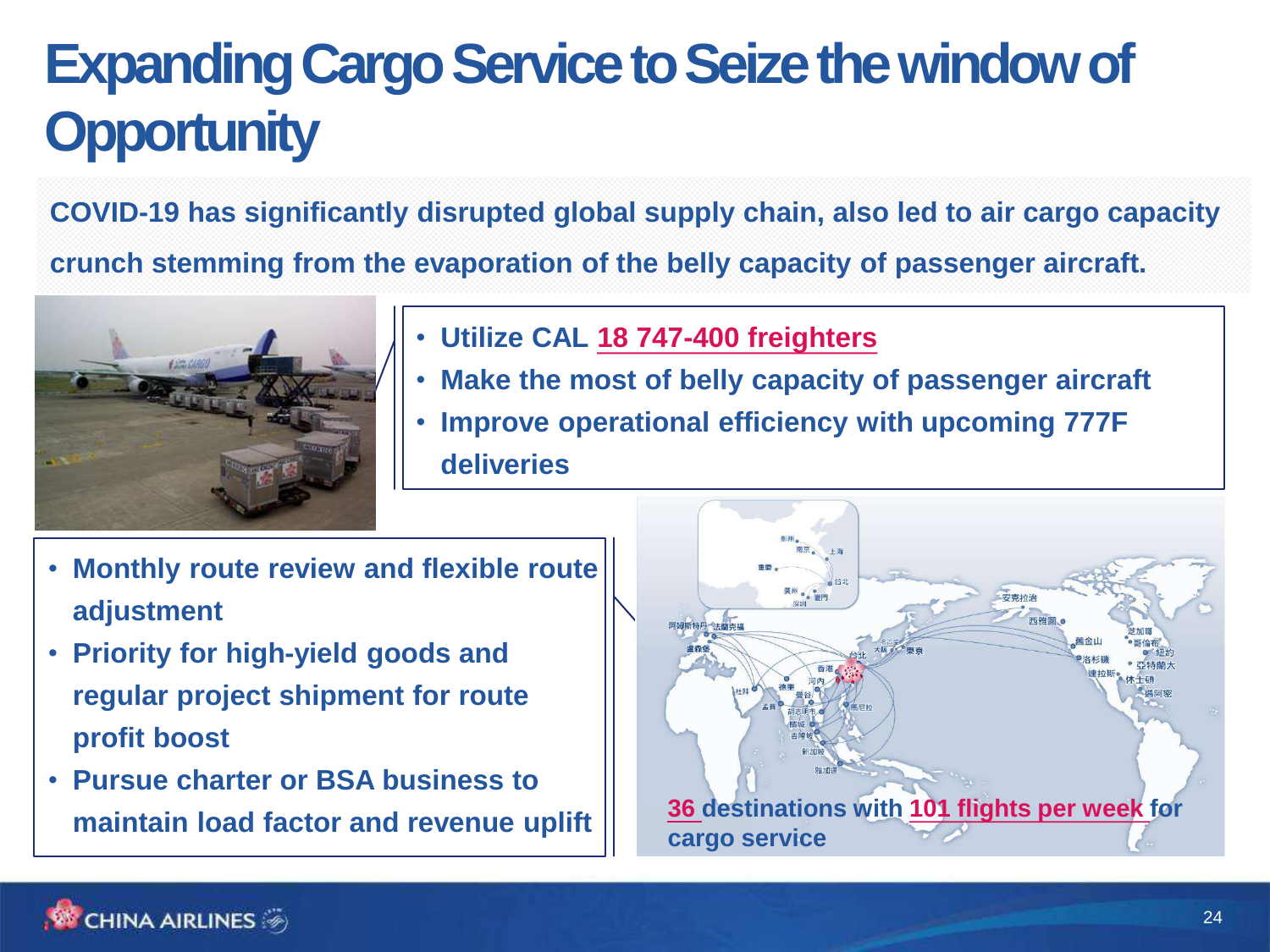

### **Post-COVID-19 Outlook**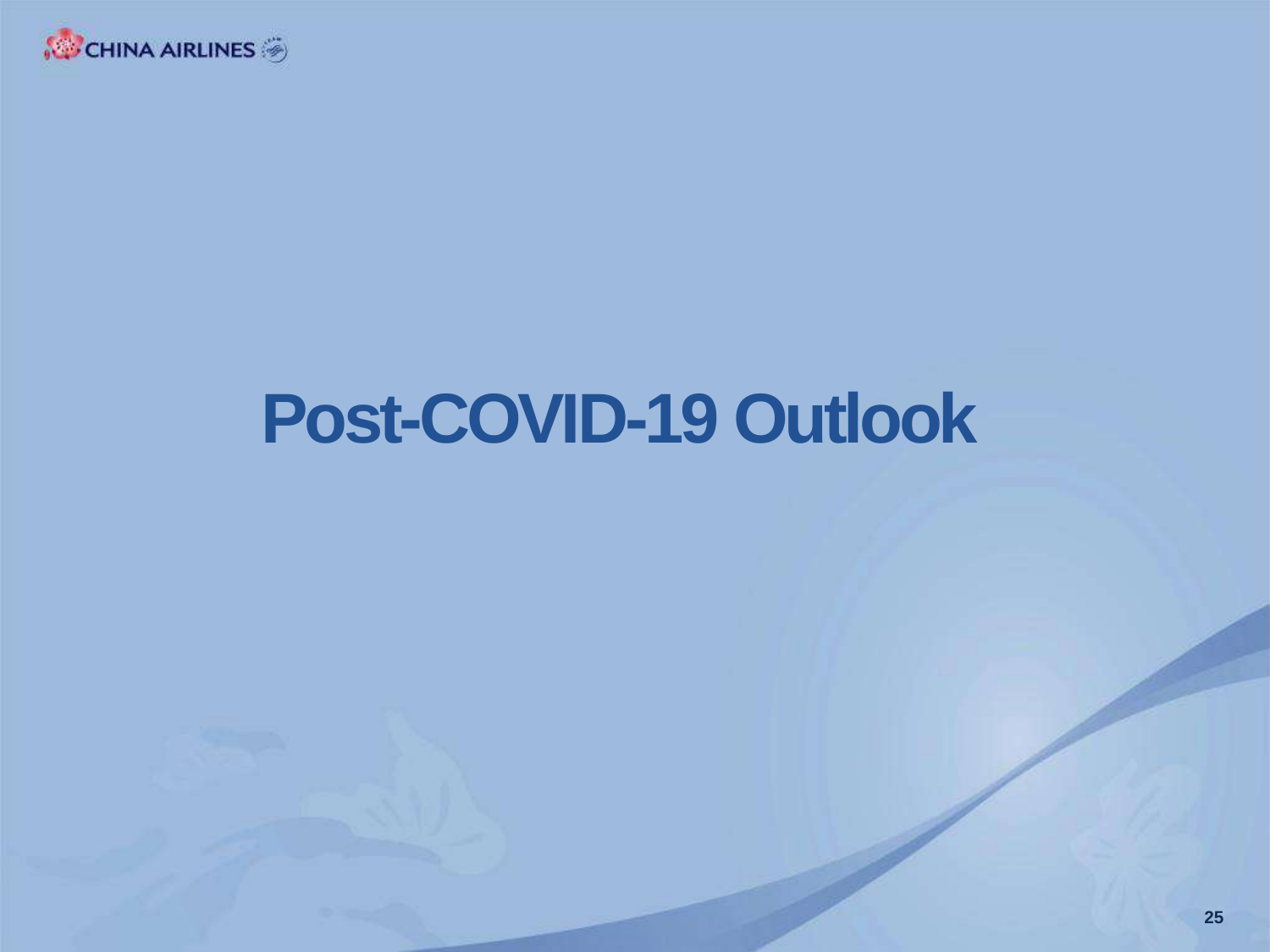#### **New Normal of Air travel in Post-Covid-19 Age**

#### **Market**

- **Domestic and regional air travel will recover first.**
- **3 rd/4th traffic rights will be dominant.**
- **Business travel will recover first, followed by family visit and leisure travel.**
- **Local staycation becomes popular.**

#### **Passenger**

- **International travelers will most concern with safety.**
- **Wearing masks, checking temperatures, and cleaning hands throughout the journey will be required.**

#### **Service**

• **Digital solution will be implemented to reduce touchpoints literally in the check-in and boarding process**

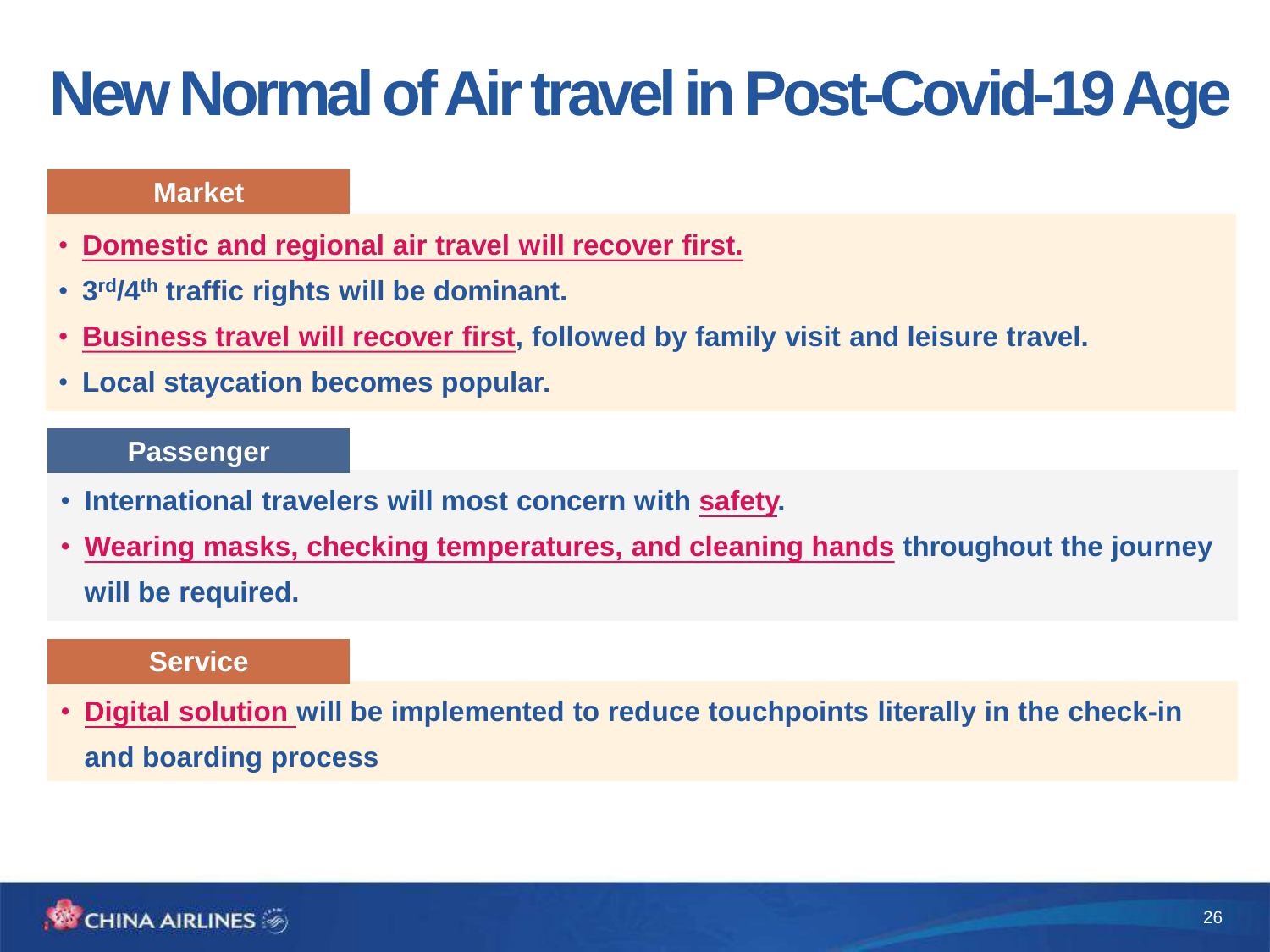#### **Post-COVID-19 Cargo Market Outlook**

#### **Potential Business**

- **COVID-19 has led to a major change in consumer behavior toward online channels. Online demand for essentials and entertainment has increased.**
- **Work-from-home triggers a jump in demand for chips, laptops and network goods.**

#### **Market Challenge**

- **Appreciation of TWD may have an adverse effect on exports .**
- **US-China trade war results in a slowdown in economic and industrial output growth.**

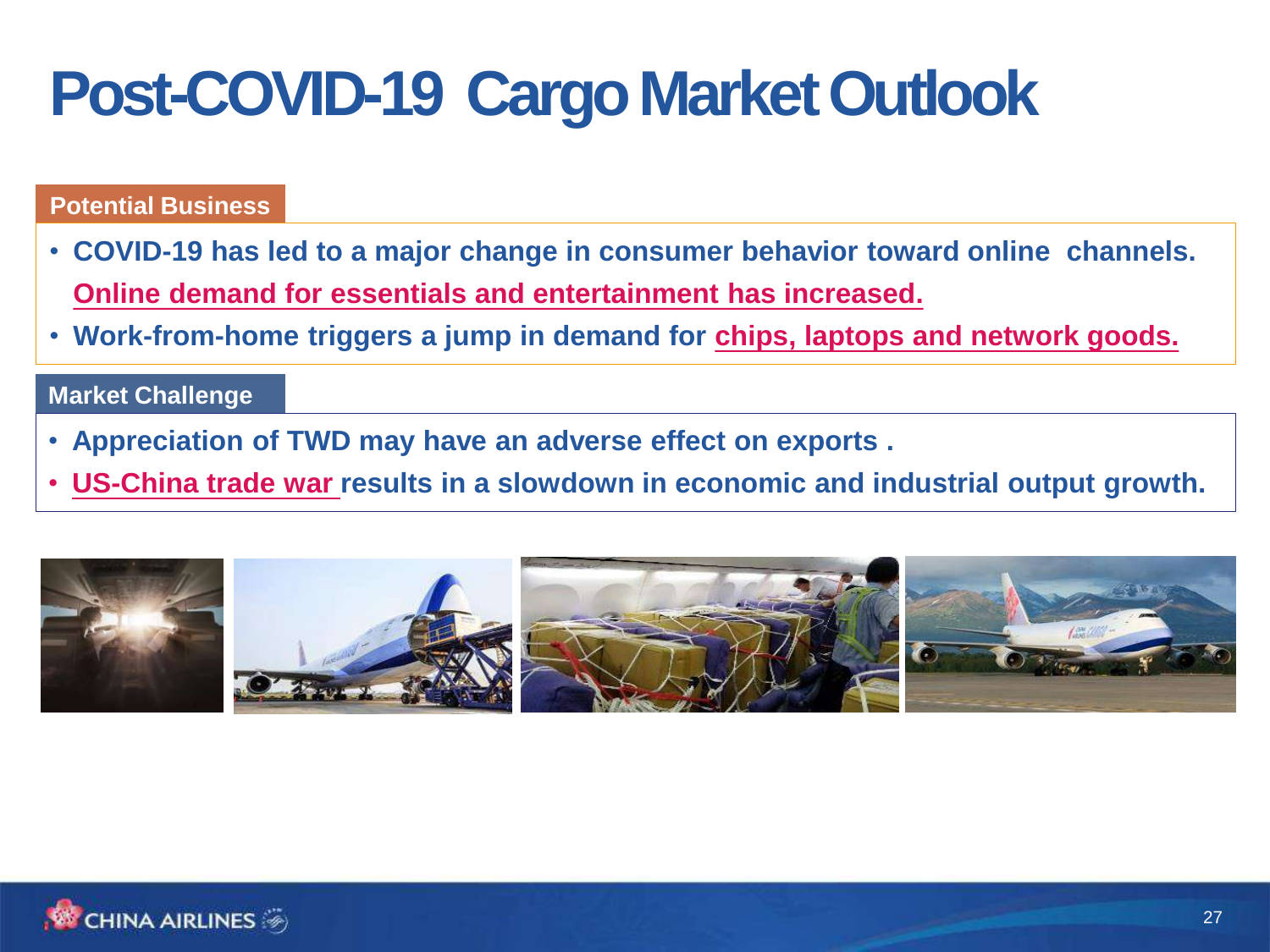# **Proactive COVID-19 Response Strategies Reduce cost and conserve cash Create business resiliency Integrate sales and marketing strategy Rebuild passenger confidence in air travel Comply with regulations to promote safe travel**Dow.Jones<br>Sustainability Indices  $C<sub>GCSA</sub>$



FTSF4Good